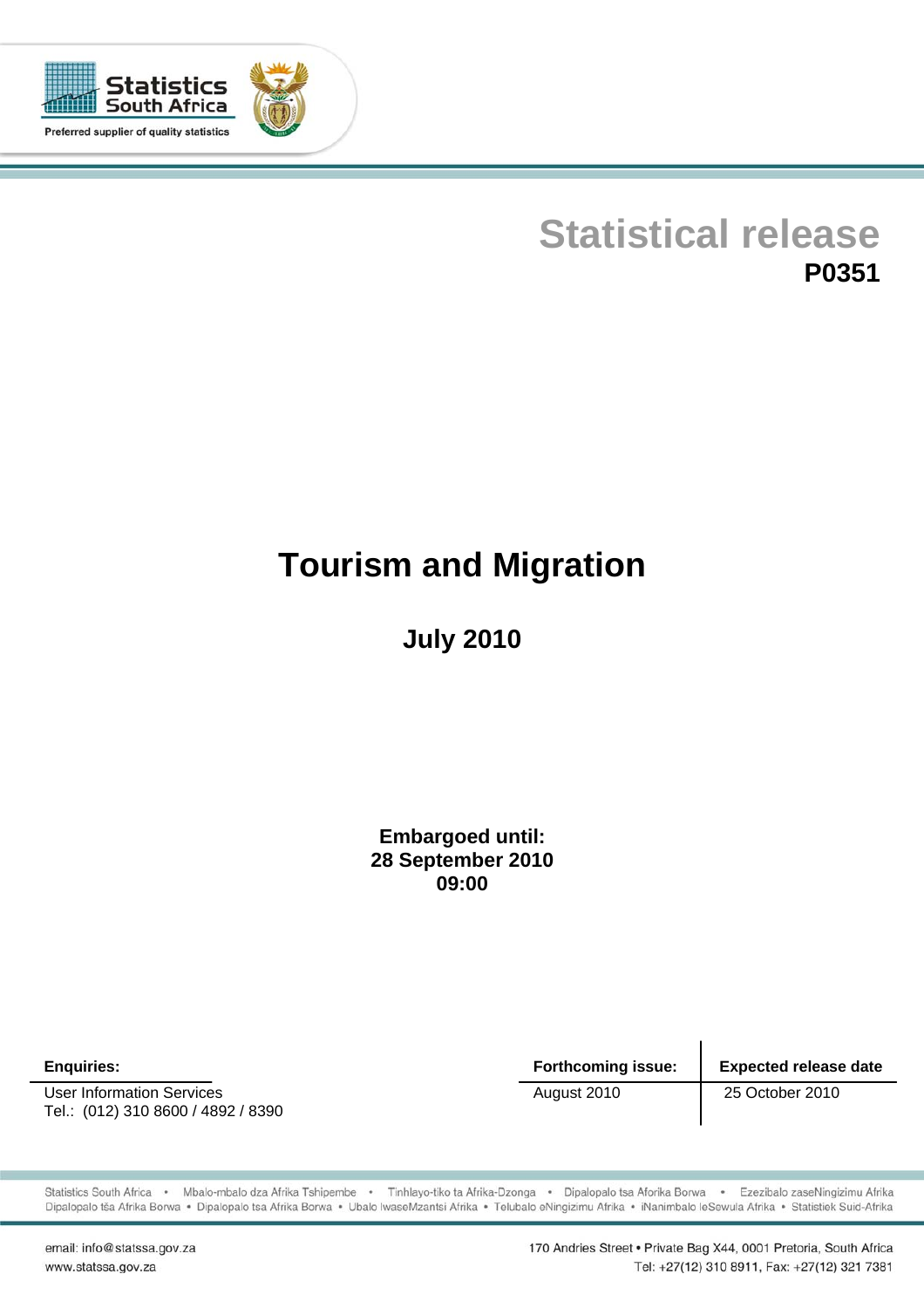**Users who would like to continue using foreign arrival (rather than tourists) as their base denominator for comparison and trend analysis purposes could send their data request to: [TshwaroG@statssa.gov.za](mailto:TshwaroG@statssa.gov.za) or [DuduzileGu@statssa.gov.za](mailto:DuduzileGu@statssa.gov.za)**

## **Contents**

| <b>KEY FINDINGS</b> | Page           |
|---------------------|----------------|
| 1. Travellers       |                |
|                     | 2              |
|                     | $\mathfrak{D}$ |
| 2. Tourists         |                |
|                     | 2              |
|                     | 2              |
|                     | 3              |
|                     | 3              |
| <b>Figures</b>      |                |

#### **Figures**

| 1. Number of tourists from eight leading overseas countries in July 2010 and July 2009 | 4                      |
|----------------------------------------------------------------------------------------|------------------------|
| 2. Number of tourists from eight leading SADC countries in July 2010 and July 2009     | $\boldsymbol{\Lambda}$ |
|                                                                                        | $\sqrt{5}$             |

#### **Tables**

|                                                                                            | 6             |
|--------------------------------------------------------------------------------------------|---------------|
|                                                                                            | $\mathcal{L}$ |
|                                                                                            | 8             |
|                                                                                            | 12            |
| 5. Number of tourists from overseas, SADC and 'other' African regions by sex and age group | 16            |

## **EXPLANATORY NOTES**

|                         | 18 |
|-------------------------|----|
| 6. Definitions of terms |    |
|                         | 18 |
|                         | 18 |
|                         | 18 |
|                         |    |
|                         | 19 |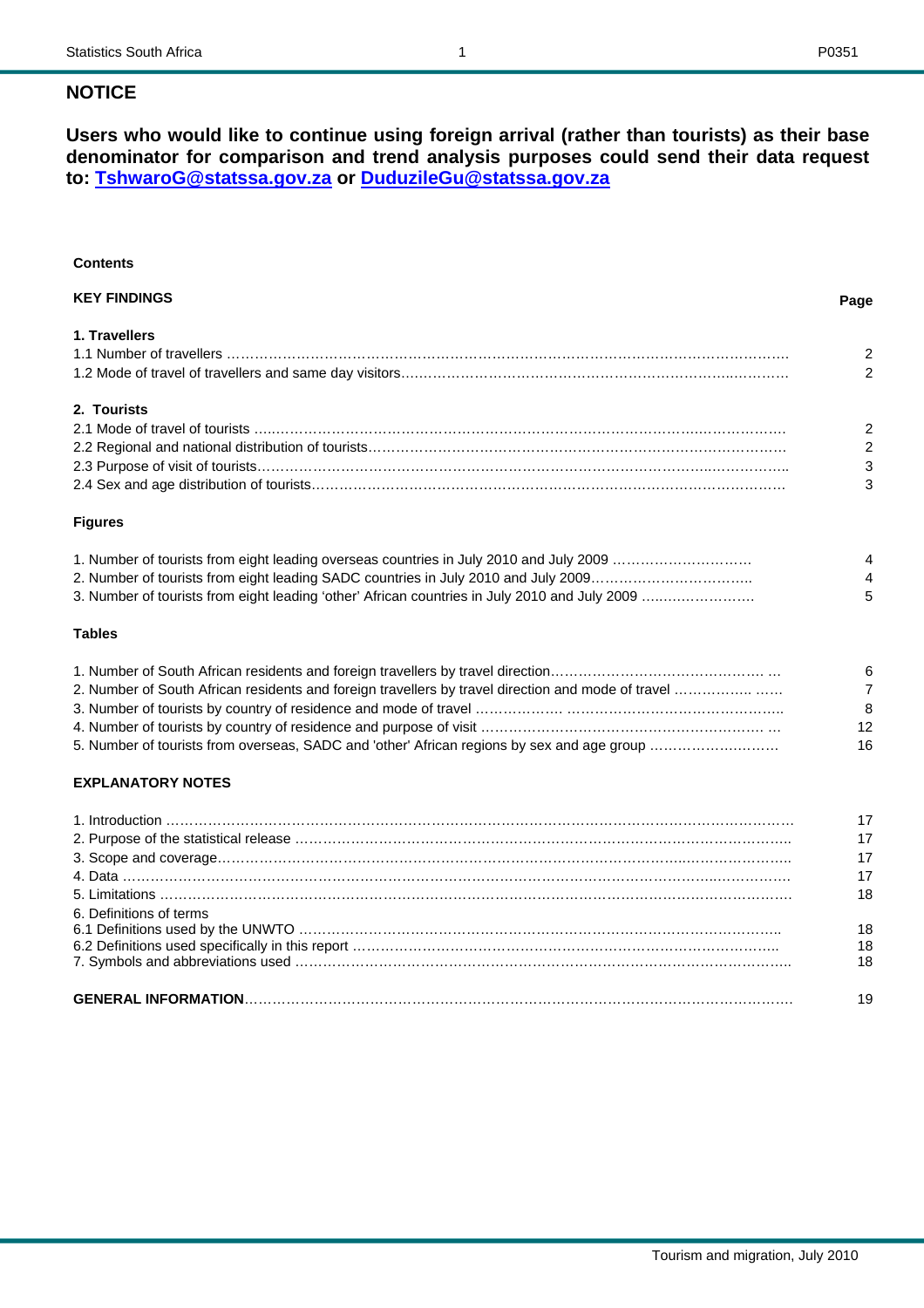## **KEY FINDINGS**

## **1. Travellers**

## **1.1 Number of travellers**

The routine data collected by the Department of Home Affairs' (DHA) immigration officers at the ports of entry into South Africa show that a total of 2 828 992 travellers (arrivals and departures) passed through South African ports of entry in July 2010. As presented in Table 1, these travellers are made up of 899 828 South African residents and 1 929 164 foreign travellers. A further breakdown of the figures indicates that there were 474 118 and 425 710 South African residents' arrivals and departures respectively. The corresponding volumes for foreign arrivals and departures were 1 021 406 and 907 758 respectively. A comparison between the movements in June 2010 and July 2010 indicates that the volume of arrivals for both South African residents and foreign travellers increased, as well as departures for foreign travellers. However, South African departures decreased. There was an increase of 16,3% from 407 623 in June 2010 to 474 118 in July 2010 for South African arrivals and a decline of 12,2% from 485 042 in June 2010 to 425 710 in July 2010 for their departures. Foreign arrivals increased by 2,3% from 997 960 in June 2010 to 1 021 406 in July 2010 and foreign departures by 6,6% from 851 375 in June 2010 to 907 758 in July 2010. A comparison between movements in July 2009 and July 2010 indicates that there was an increase in all movements. Thus, South African residents arrivals increased by 6,1% from 446 725 in July 2009 to 474 118 in July 2010 and foreign arrivals increased by 16,1% from 879 884 in July 2009 to 1 021 406 in July 2010.

Detailed information on the departure of travellers is not available in the movement data. Data on the purpose of travel and the number of days South African travellers intend to spend or spent abroad are not collected by South Africa immigration officers. Hence, it is not possible to categorise them as tourists and non tourists. However, data are available on foreign arrivals for this categorisation. As presented in Table 1, in July 2010, 15 910 (1,6%) foreign arrivals were classified as non-visitors while 1 005 496 (98,4%) were visitors. The visitors were categorised into three groups: arrivals only comprising of visitors who entered the country in July but did not depart in July 356 913 (35,5%); visitors who came once and left n July 322 197 (32,0%); and those who came more than once and left in July 317 386 (31,6%). Visitors were further grouped as same day visitors 325 082 (32,3%) and overnight visitors/tourists 680 414 (67,7%).

## **1.2 Mode of travel of travellers and same day visitors**

Travellers who cross South Africa's borders rarely use trains and ships since these are mainly used for transporting goods. Data presented in Table 2 show that in July 2010, road transport was the most common mode of travel used by 2 131 305 (75,3%) out of the 2 828 992 travellers. The total number of travellers who used air transport was 691 292 (24,4%). The arrivals data on South African residents show that 136 378 (28,8%) came by air and 337 237 (71,1%) by road. For departures, 103 501 (24,3%) and 321 529 (75,5%) used air and road transport respectively. In the case of foreign travellers, 239 696 (23,5%) arrived by air. Those who came by road were 779 572 (76,3%). When departing South Africa, 211 717 (23,3%) foreign travellers left by air whilst 692 967 (76,3%) left by road. As shown in Table 2 an overwhelming majority, 306 174 (94,2%) of same day visitors arrived in the country by road. Only 18 863 (5,8%) same day visitors flew into the country. However, data on overnight visitors/tourists show that, 466 670 (68,6%) used road transport whereas 213 476 (31,4%) came by air.

## **2. Tourists**

## **2.1 Mode of travel of tourists**

The country of residence of tourists is used to categorise them into their respective regions and countries. Information on the specific region and country of residence of the tourists and the mode of travel used to enter South Africa is provided in Table 3. In July 2010, the majority of overseas tourists arrived in the country by air 161 790 (88,4%) whilst 21 103 (11,5%) came in by road. This is in contrast to tourists from SADC countries who came into South Africa predominantly by road 442 653 (92,1%) whereas 37 930 (7,9%) came in by air. A relatively high number 12 166 (86,0%) of tourists from 'other' African countries flew into the country while 1 950 (13,8%) used road transport.

## **2.2 Regional and national distribution of tourists**

In July 2010, overseas tourists came mainly from Europe, 99 069 (54,1%); followed by North America, 32 068 (17,5%); Asia, 26 209 (14,3%); Central and South America, 11 731 (6,4%); Australasia, 8 911 (4,9%); and Middle East, 5 054 (2,8%). Virtually all tourists from Africa came from the SADC countries, 480 667 (97,1%). The distribution of the remaining tourists from Africa is as follows: East and Central Africa, 6 592 (1,3%); West Africa, 5 984 (1,2%) and North Africa 1 572 (0,3%).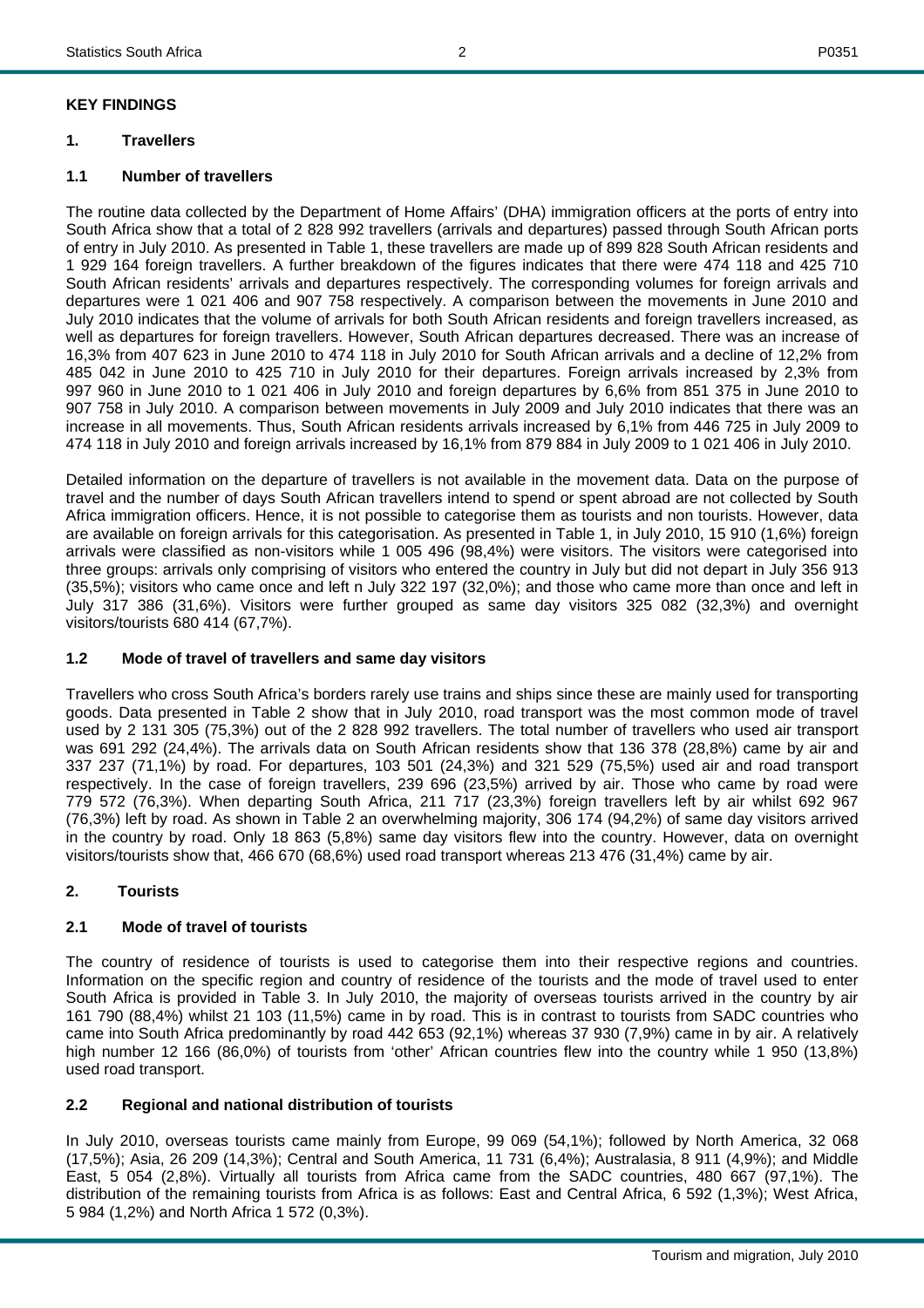Data presented in Figure 1 indicate that UK, 29 779 (16,3%); USA, 27 690 (15,1%); Germany, 14 258 (7,8%); The Netherlands, 13 743 (7,5%); France, 8 741 (4,8%); Australia, 7 630 (4,2%); India, 7 043 (3,8%); and China, 6 173 (3,4%) were the eight leading overseas countries. Tourists from these eight countries constitute 62,9% of all tourists from overseas countries. A comparison between movements in July 2009 and July 2010 shows that the number of tourists increased in all these countries with the exception of UK and France. The volume of tourists from UK declined by 9,8% from 33 013 in July 2009 to 29 779 in July 2010 and the tourists from France declined by 5,2% from 9 223 in July 2009 to 8 741 in July 2010.

The eight leading countries from SADC (see Figure 2) were Zimbabwe, 131 905 (27,4%); Lesotho, 113 876 (23,7%); Mozambique, 94 785 (19,7%); Swaziland, 52 079 (10,8%); Botswana, 41 495 (8,6%); Namibia, 15 508 (3,2%); Zambia, 12 342 (2,6%) and Malawi, 9 285 (1,9%). Tourists from these eight countries constitute 98,0% of all tourists from SADC countries.

A comparison between movements in July 2009 and July 2010 shows that the number of tourists increased in five of these countries and declined in the following: Malawi, Swaziland and Botswana. The volume of tourists from Malawi declined by 32,1% from 13 679 in July 2009 to 9 285 in July 2010, the volume of tourists from Swaziland declined by 5,1% from 54 906 in July 2009 to 52 079 in July 2010 and the tourists from Botswana declined by 3,3% from 42 904 in July 2009 41 495 in July 2010.

The eight leading countries from 'other' African countries, shown in Figure 3, were Nigeria, 3 296 (23,3%); Kenya, 2 631 (18,6%); Ghana, 1 265 (8,9%); Uganda, 1 224 (8,7%); Ethiopia, 703 (5,0%); Egypt, 677 (4,8%); Gabon, 553 (3,9%) and Cameroon, 484 (3,4%). Tourists from these eight countries constitute 76,6% of all tourists from 'other' African countries. A comparison between movements in July 2009 and July 2010 shows that the number of tourists increased in all these countries with the exception of Ethiopia and Nigeria. The volume of tourists from Ethiopia declined by 10,3% from 784 in July 2009 to 703 in July 2010 and the volume of tourists from Nigeria declined by 5,5% from 3 487 in July 2009 to 3 296 in July 2010.

## **2.3 Purpose of visit of tourists**

As observed from data given in Table 4, in July 2010, the majority (87,1%) of tourists were in South Africa for holidays compared to only 1,9% and 4,7% of tourists who were in South Africa to study and do business. A detailed analysis reveals that all the overseas regions had at least 67% of their tourists coming to South Africa for holidays. Tourists from Middle East (88,9%), Europe (83,7%), North America (81,6%), Australasia (81,2%), Central and South America (80,2%) and Asia (67,5%) were in South Africa mostly for holidays. A relatively high proportions of tourists from Asia were in the country on business (4,5%) and in transit (26,7%). Similarly, 0,6% and 18,8% of tourists from Central and South America were on business and in transit respectively.

The majority (89,5%) of African tourists came to South Africa for holidays (89,9% of tourists from the SADC countries and 76,2% from 'other' African countries). Proportionally, the lowest percentage (74,8%) of tourists on holidays came from West Africa, a region from where 3,3% of tourists had come to study. North Africa recorded the highest proportion of its tourists in the country for business (6,0%). The region with the highest proportion of students was East and Central Africa (6,5%). Business persons and students made up 5,8% and 2,0% respectively of tourists from SADC.

## **2.4 Sex and age distribution of tourists**

As indicated in Table 5, in July 2010, there were 404 887 (59,5%) male and 274 520 (40,3%) female tourists. The overseas tourists were made up of 115 669 (63,2%) male tourists and 67 222 (36,7%) female tourists. Tourists from 'other' African countries had a high proportion (70,2%) of males compared with that of SADC (57,8%). The proportions of female tourists from 'other' African countries and SADC countries were 29,7% and 42,1% respectively.

The ages of the tourists were categorised into three broad groups, namely those younger than 15 years, those aged between 15 and 64 years, and persons 65 years and older. The overall results presented in Table 5 show that 91,9% of tourists were aged between 15 and 64 years; 5,0% aged less than 15 years and 2,7% aged 65 years and older. Taking the country of residence into consideration, the results further show that 87,0% of overseas tourists were aged between 15 and 64 years compared to 93,7% and 92,4% of tourists from SADC and 'other' African countries respectively. There were few tourists younger than 15 years and those aged 65 years and older. The data show relatively high proportions of the elderly among both male (4,3%) and female (4,2%) tourists from overseas. This is in contrast to tourists from SADC countries amongst which 1,7% of males and 2,6% of females were aged 65 years and older. Similarly among tourists from 'other' African countries 1,2% of males and 1,0% of females were aged 65 years and older.

> **P J Lehohla Statistician-General**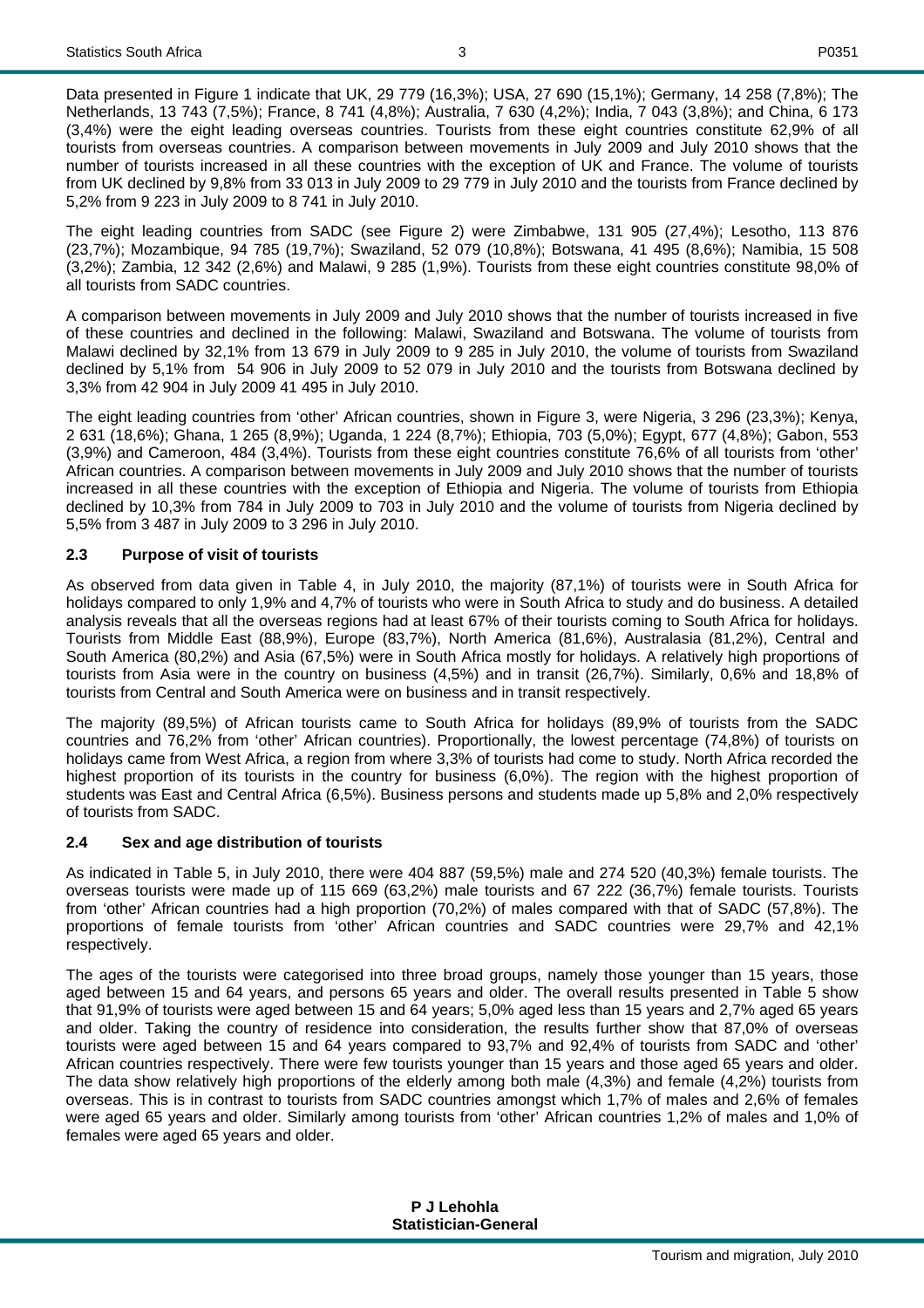20 000

40 000

60 000

**Number of tourists**

Number of tourists

80 000

100 000

120 000

140 000





**Figure 2. Number of tourists from eight leading SADC countries in July 2010 and July 2009**

Zimbabw e Lesotho Mozambique Sw aziland Botsw ana Namibia Zambia Malaw i **Country**

 $\boxed{0.2010 \, 2009}$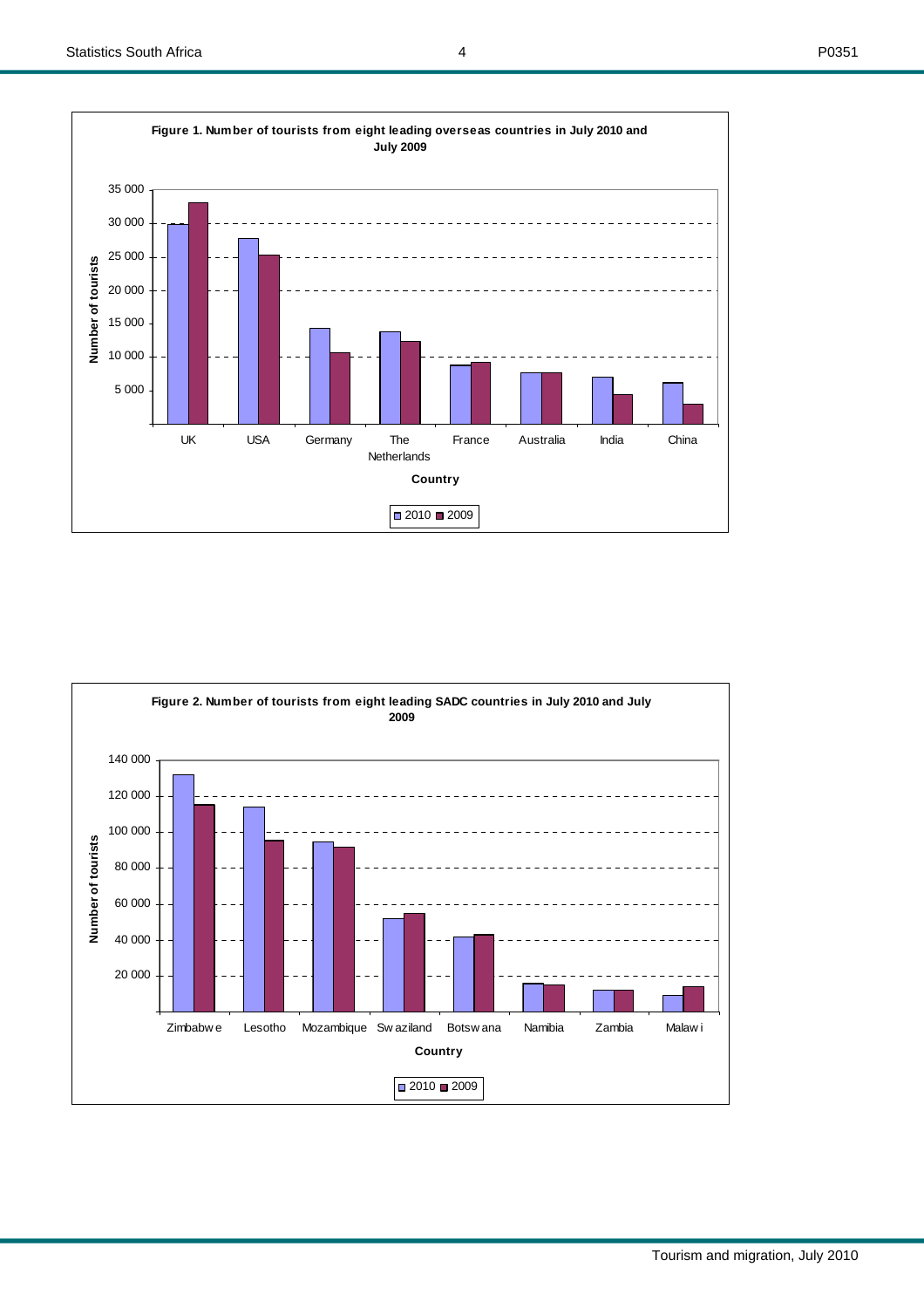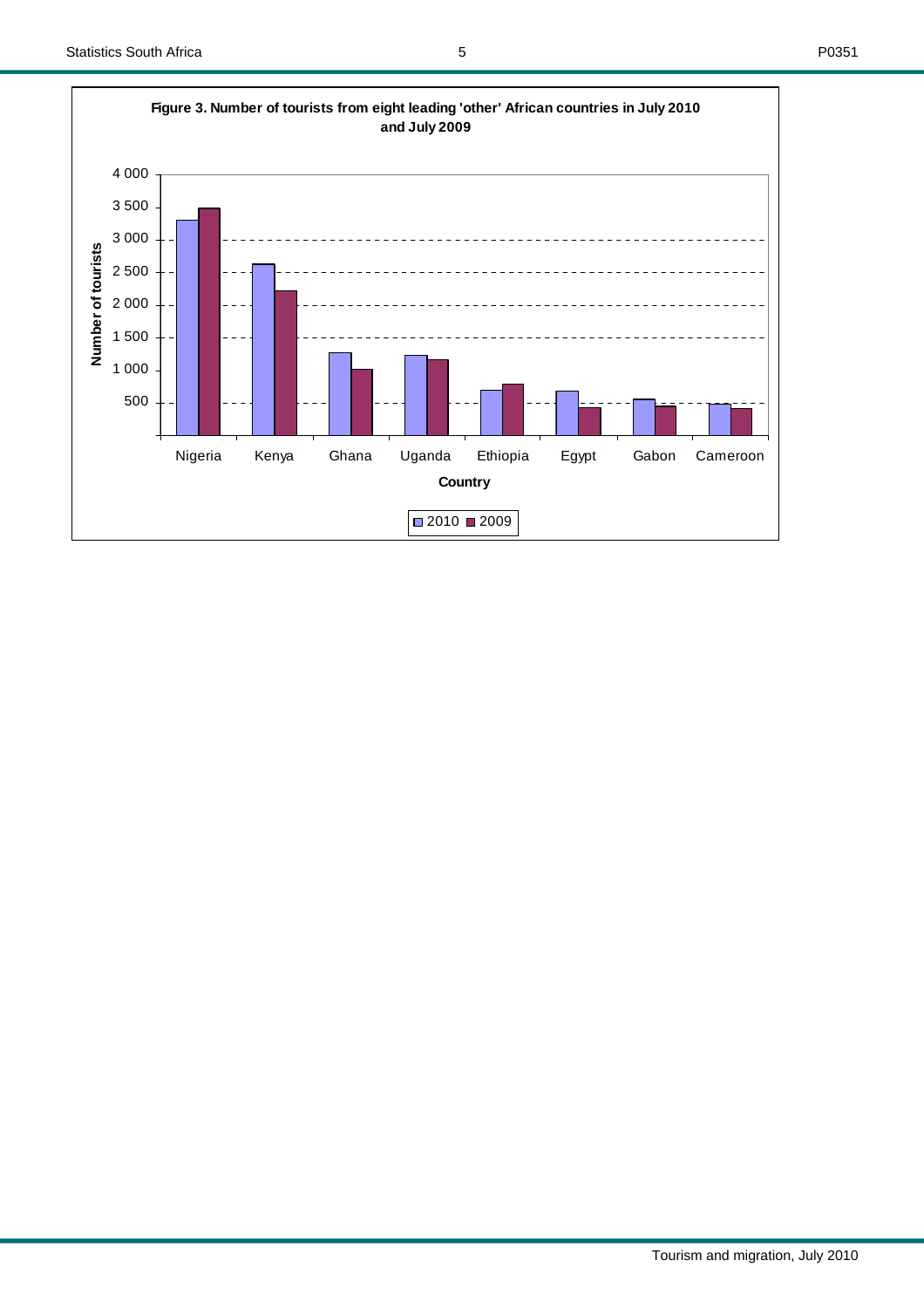| Table 1. Number of South African residents and foreign travellers by travel direction |  |
|---------------------------------------------------------------------------------------|--|
|---------------------------------------------------------------------------------------|--|

|                                | July      | June    | July         | % change          | % change          |
|--------------------------------|-----------|---------|--------------|-------------------|-------------------|
| <b>Travel direction</b>        | 2009      | 2010    | 2010         | July 09 - July 10 | June 10 - July 10 |
|                                |           |         |              |                   |                   |
| <b>Grand total</b>             | 2 442 469 | 2742000 | 2828992      | 15,8              | 3,2               |
| <b>South African residents</b> | 833 354   | 892 665 | 899 828      | 8,0               | 0,8               |
| Arrivals                       | 446 725   | 407 623 | 474 118      | 6,1               | 16,3              |
| Departures                     | 386 629   | 485 042 | 425 710      | 10,1              | $-12,2$           |
|                                |           |         |              |                   |                   |
| <b>Foreign travellers</b>      | 1 609 115 | 1849335 | 1929 164     | 19,9              | 4,3               |
| Arrivals                       | 879 884   | 997 960 | 1 0 21 4 0 6 | 16,1              | 2,3               |
| Departures                     | 729 231   | 851 375 | 907 758      | 24,5              | 6,6               |
|                                |           |         |              |                   |                   |
| <b>Foreign arrivals</b>        | 879 884   | 997 960 | 1 021 406    | 16,1              | 2,3               |
| Non-visitors                   | 34 154    | 16 3 68 | 15910        | $-53,4$           | $-2,8$            |
| <b>Visitors</b>                | 845 730   | 981 592 | 1 005 496    | 18,9              | 2,4               |
| <b>Visitors</b>                | 845 730   | 981 592 | 1 005 496    |                   |                   |
|                                |           |         |              | 18,9              | 2,4               |
| Arrivals only                  | 294 059   | 348 646 | 356 913      | 21,4              | 2,4               |
| Single trips                   | 338 784   | 374 356 | 322 197      | $-4,9$            | $-13,9$           |
| Multiple trips                 | 212 887   | 258 590 | 317 386      | 49,1              | 22,7              |
|                                |           |         |              |                   |                   |
| <b>Visitors</b>                | 845 730   | 981 592 | 1 005 496    | 18,9              | 2,4               |
| Same day                       | 222 316   | 260 281 | 325 082      | 46,2              | 24,9              |
| Overnight (tourists)           | 623 414   | 721 311 | 680 414      | 9,1               | $-5,7$            |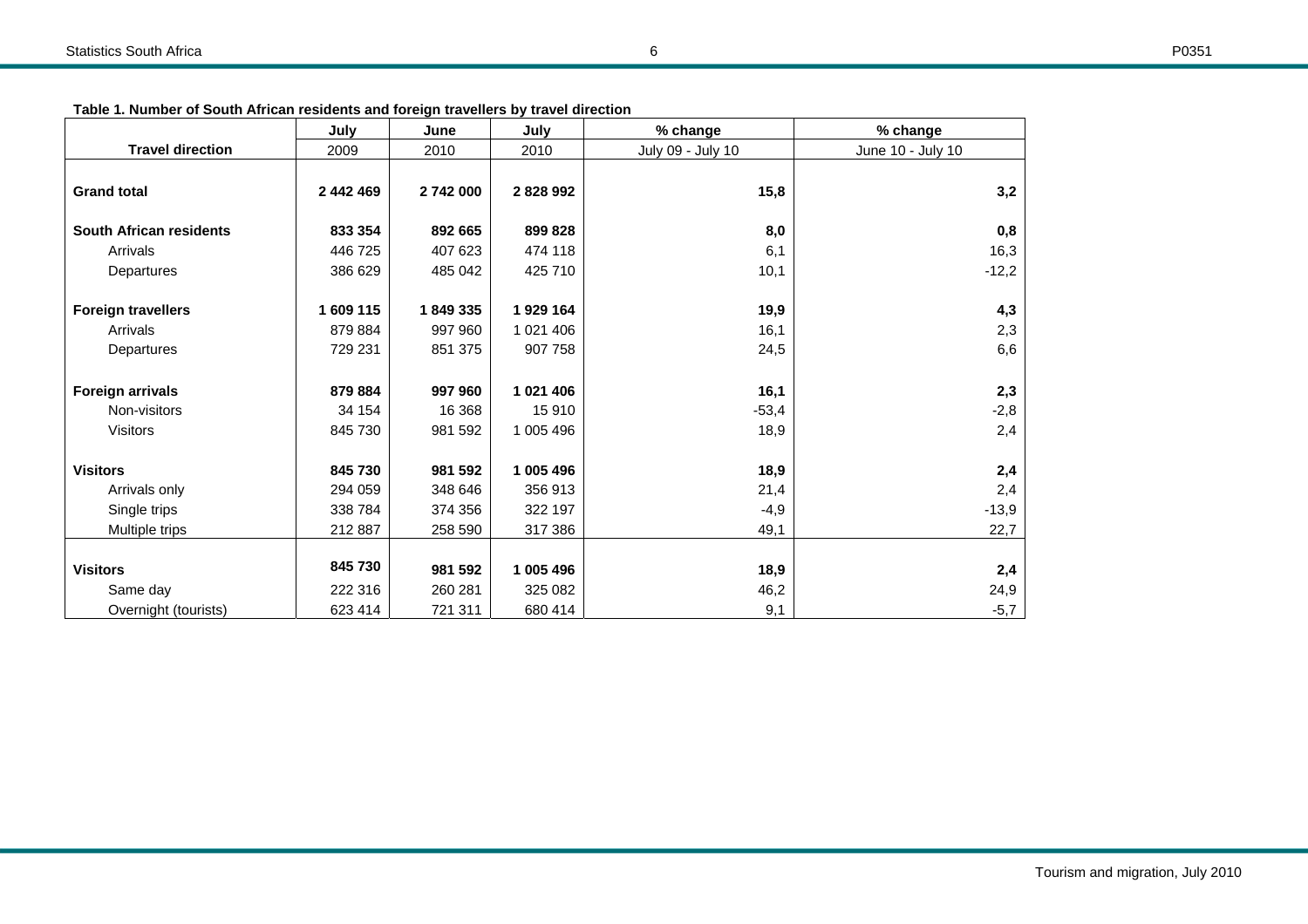|                           |           |           | Mode of travel (July 2010) |          |          |         |         |      |           |                |             |
|---------------------------|-----------|-----------|----------------------------|----------|----------|---------|---------|------|-----------|----------------|-------------|
|                           | July      |           |                            |          | Air      |         |         |      |           |                |             |
| <b>Travel direction</b>   | 2009      | 2010      | Cape Town                  | K. Shaka | OR Tambo | Other   | Total   | Rail | Road      | Sea            | Unspecified |
| <b>Grand total</b>        | 2 442 469 | 2828992   | 97 285                     | 14 870   | 552 924  | 26 213  | 691 292 | 550  | 2 131 305 | 5 6 7 5        | 170         |
| South African residents   | 833 354   | 899 828   | 36 0 29                    | 8 3 7 5  | 184 078  | 11 397  | 239 879 | 285  | 658766    | 877            | 21          |
| Arrivals                  | 446 725   | 474 118   | 20719                      | 4811     | 103 384  | 7464    | 136 378 | 119  | 337 237   | 363            | 21          |
| Departures                | 386 629   | 425 710   | 15 310                     | 3564     | 80 694   | 3933    | 103 501 | 166  | 321 529   | 514            |             |
|                           |           |           |                            |          |          |         |         |      |           |                |             |
| <b>Foreign travellers</b> | 1 609 115 | 1 929 164 | 61 256                     | 6495     | 368 846  | 14816   | 451 413 | 265  | 1 472 539 | 4798           | 149         |
| Arrivals                  | 879 884   | 1 021 406 | 30 000                     | 3453     | 196 282  | 9961    | 239 696 | 120  | 779 572   | l 869          | 149         |
| Departures                | 729 231   | 907 758   | 31 256                     | 3 0 4 2  | 172 564  | 4 8 5 5 | 211 717 | 145  | 692 967   | 2929           |             |
|                           |           |           |                            |          |          |         |         |      |           |                |             |
| <b>Visitors</b>           | 845 730   | 005 496   | 28 576                     | 3 1 5 0  | 191 268  | 9 3 4 5 | 232 339 | 113  | 772 844   | 170            | 30          |
| Same day                  | 222 316   | 325 082   | 219                        | 41       | 13 805   | 4 7 9 8 | 18 863  | 32   | 306 174   | $\overline{4}$ | 9           |
| Overnight (tourists)      | 623 414   | 680 414   | 28 357                     | 3 1 0 9  | 177 463  | 4 5 4 7 | 213 476 | 81   | 466 670   | 166            | 21          |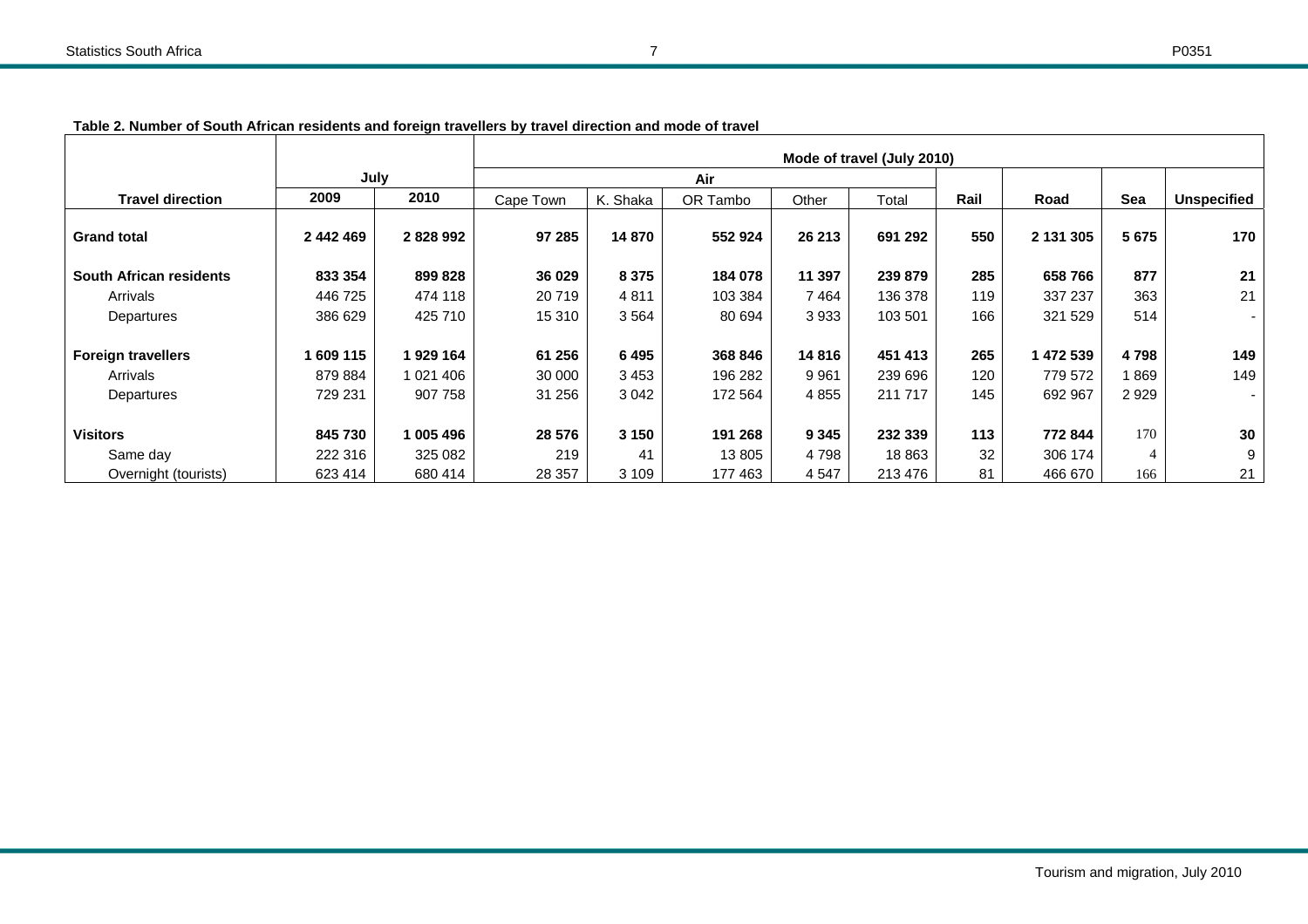**Table 3. Number of tourists by country of residence and mode of travel** 

|                                  | Mode of travel (July 2010) |         |           |                |          |         |         |                          |         |                |                         |
|----------------------------------|----------------------------|---------|-----------|----------------|----------|---------|---------|--------------------------|---------|----------------|-------------------------|
|                                  | July<br>Air                |         |           |                |          |         |         |                          |         |                |                         |
| <b>Country</b>                   | 2009                       | 2010    | Cape Town | K. Shaka       | OR Tambo | Other   | Total   | Rail                     | Road    | Sea            | <b>Unspecified</b>      |
| <b>Total</b>                     | 623 414                    | 680 414 | 28 357    | 3 1 0 9        | 177 463  | 4547    | 213 476 | 81                       | 466 670 | 166            | 21                      |
| <b>Overseas</b>                  | 156 846                    | 183 042 | 25 593    | 2786           | 131 357  | 2 0 5 4 | 161 790 | $\mathbf{7}$             | 21 103  | 121            | 21                      |
| <b>Europe</b>                    | 92 466                     | 99 069  | 17 235    | 1739           | 66 849   | 1 0 4 2 | 86 865  | 5                        | 12 1 29 | 63             | $\overline{\mathbf{r}}$ |
| Austria                          | 1 0 6 1                    | 1 3 3 5 | 186       | 22             | 986      | 6       | 1 200   |                          | 134     | $\mathbf 1$    |                         |
| Belgium                          | 3 9 0 4                    | 3 1 0 6 | 448       | 19             | 2 0 6 3  | 22      | 2 5 5 2 |                          | 554     |                |                         |
| Denmark                          | 1671                       | 1 3 8 9 | 130       | 9              | 1 0 1 6  | 8       | 1 1 6 3 | ٠                        | 226     |                |                         |
| France                           | 9 2 2 3                    | 8741    | 1 0 2 7   | 75             | 6 4 5 5  | 55      | 7612    | $\blacksquare$           | 1 1 2 9 |                |                         |
| Germany                          | 10 638                     | 14 258  | 2835      | 305            | 9 2 8 9  | 170     | 12 599  | $\overline{2}$           | 1 6 5 5 | $\overline{2}$ |                         |
| Ireland                          | 2661                       | 1967    | 414       | 6              | 1 2 6 1  | 8       | 1689    |                          | 278     |                |                         |
| Italy                            | 4 3 4 4                    | 4 1 8 2 | 746       | 92             | 2 9 6 0  | 30      | 3828    |                          | 354     |                |                         |
| Portugal                         | 2073                       | 3 1 3 8 | 175       | 27             | 1537     | 33      | 1772    |                          | 1 3 6 6 |                |                         |
| <b>Russian Federation</b>        | 548                        | 1 3 9 1 | 379       | 101            | 817      | 68      | 1 3 6 5 |                          | 25      |                |                         |
| Spain                            | 3 0 6 8                    | 5 2 1 1 | 396       | 200            | 4 0 7 9  | 190     | 4 8 6 5 |                          | 346     |                |                         |
| Sweden                           | 1 1 2 3                    | 1756    | 395       | $\overline{4}$ | 1 1 2 7  | 18      | 1 5 4 4 |                          | 207     | 5              |                         |
| Switzerland                      | 2 0 6 0                    | 2 7 8 4 | 319       | 36             | 2 0 9 5  | 39      | 2 4 8 9 |                          | 295     |                |                         |
| The Netherlands                  | 12 299                     | 13743   | 2 4 7 6   | 166            | 9 1 1 6  | 44      | 11 802  | $\overline{\phantom{a}}$ | 1938    | $\overline{2}$ |                         |
| UK                               | 33 013                     | 29 779  | 6 1 6 4   | 480            | 19863    | 181     | 26 688  |                          | 3 0 3 9 | 52             |                         |
| Other                            | 4780                       | 6 2 8 9 | 1 1 4 5   | 197            | 4 1 8 5  | 170     | 5 6 9 7 | 3                        | 583     | $\mathbf 1$    | 5                       |
| <b>North America</b>             | 28 951                     | 32 068  | 3 1 1 3   | 239            | 24 682   | 343     | 28 377  | $\blacksquare$           | 3688    | 3              |                         |
| Canada                           | 3695                       | 4 3 7 8 | 556       | 66             | 3 1 1 3  | 36      | 3771    |                          | 606     | $\overline{1}$ |                         |
| <b>USA</b>                       | 25 250                     | 27 690  | 2 5 5 7   | 173            | 21 5 69  | 307     | 24 606  |                          | 3 0 8 2 | $\overline{2}$ |                         |
| Other                            | 6                          |         |           |                |          |         |         |                          |         |                |                         |
| <b>Central and South America</b> | 5699                       | 11 731  | 1412      | 66             | 9 1 1 2  | 198     | 10788   |                          | 943     |                |                         |
| Argentina                        | 1 0 2 2                    | 1 4 5 4 | 250       | 11             | 1 0 3 0  | 8       | 1 2 9 9 |                          | 155     |                |                         |
| <b>Brazil</b>                    | 3 1 7 3                    | 5619    | 431       | 44             | 4515     | 146     | 5 1 3 6 |                          | 483     |                |                         |
| Mexico                           | 364                        | 1 0 5 8 | 38        | 5              | 950      | 13      | 1 0 0 6 |                          | 52      |                |                         |
| Other                            | 1 1 4 0                    | 3600    | 693       | 6              | 2617     | 31      | 3 3 4 7 | $\overline{\phantom{a}}$ | 253     |                |                         |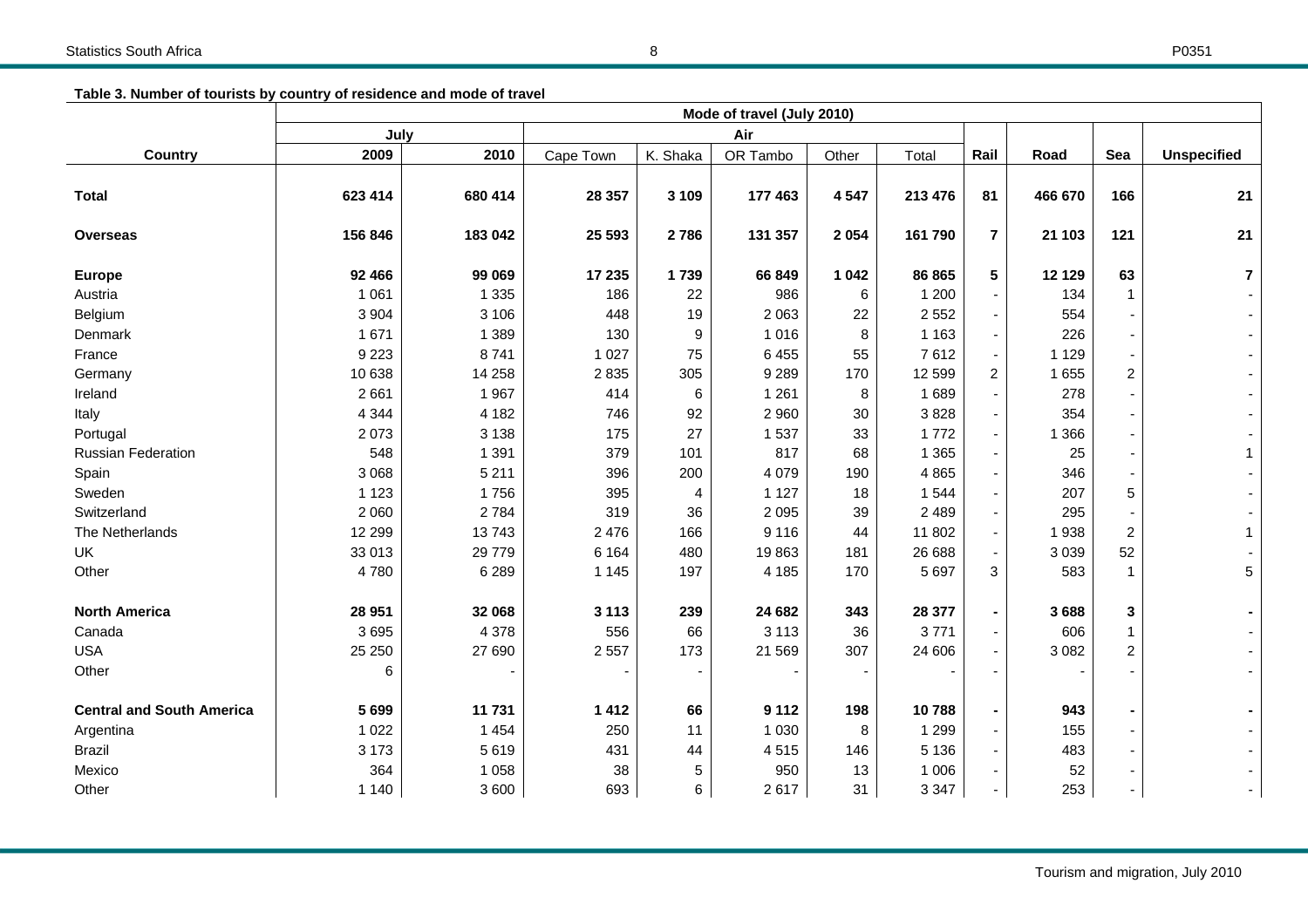| Table 3. Number of tourists by country of residence and mode of travel (continued) |  |
|------------------------------------------------------------------------------------|--|
|                                                                                    |  |

|                    | Mode of travel (July 2010) |         |              |                |          |                |         |                |         |                |                    |
|--------------------|----------------------------|---------|--------------|----------------|----------|----------------|---------|----------------|---------|----------------|--------------------|
|                    | July                       |         |              | Air            |          |                |         |                |         |                |                    |
| <b>Country</b>     | 2009                       | 2010    | Cape Town    | K. Shaka       | OR Tambo | Other          | Total   | Rail           | Road    | Sea            | <b>Unspecified</b> |
|                    |                            |         |              |                |          |                |         |                |         |                |                    |
| Australasia        | 9 4 6 4                    | 8911    | 394          | 90             | 7 5 0 1  | 49             | 8 0 3 4 | $\mathbf 2$    | 875     |                |                    |
| Australia          | 7571                       | 7630    | 319          | 47             | 6548     | 41             | 6955    |                | 675     |                |                    |
| New Zealand        | 1833                       | 1 2 4 4 | 70           | 43             | 925      | 8              | 1 0 4 6 | $\overline{c}$ | 196     |                |                    |
| Other              | 60                         | 37      | 5            |                | 28       |                | 33      |                | 4       |                |                    |
| <b>Middle East</b> | 4562                       | 5 0 5 4 | 840          | 84             | 3821     | 92             | 4 8 3 7 |                | 217     |                |                    |
| Israel             | 1 2 6 8                    | 1974    | 56           | $\blacksquare$ | 1801     | 10             | 1867    |                | 107     |                |                    |
| Lebanon            | 136                        | 481     | 47           | 13             | 379      | 4              | 443     |                | 38      |                |                    |
| Saudi Arabia       | 1816                       | 871     | 349          | 15             | 494      | $\overline{7}$ | 865     |                | 6       |                |                    |
| Other              | 1 3 4 2                    | 1728    | 388          | 56             | 1 1 4 7  | 71             | 1 6 6 2 |                | 66      |                |                    |
| Asia               | 15704                      | 26 209  | 2 5 9 9      | 568            | 19 3 9 2 | 330            | 22 889  |                | 3 2 5 1 | 55             | 14                 |
| China              | 2879                       | 6 173   | 581          | 92             | 4 8 7 3  | 42             | 5 5 8 8 | ٠              | 585     |                |                    |
| India              | 4 3 1 4                    | 7 0 4 3 | 513          | 234            | 4 9 6 5  | 59             | 5771    |                | 1 2 6 7 | $\mathbf 1$    | 4                  |
| Indonesia          | 240                        | 882     | 160          | 16             | 662      | 14             | 852     |                | 6       | 24             |                    |
| Japan              | 1781                       | 2 100   | 136          | 25             | 1841     |                | 2 0 0 2 |                | 98      |                |                    |
| Korea              | 1568                       | 1 5 3 9 | 176          | 24             | 1 2 0 1  | 4              | 1 4 0 5 |                | 134     |                |                    |
| Malaysia           | 414                        | 1 0 2 7 | 231          | 10             | 731      | 33             | 1 0 0 5 |                | 22      |                |                    |
| Pakistan           | 1 0 0 4                    | 1 3 5 4 | 116          | 80             | 806      | 6              | 1 0 0 8 |                | 342     | $\overline{4}$ |                    |
| Philippines        | 276                        | 1779    | 38           | 45             | 1 3 2 5  | 117            | 1525    |                | 221     | 23             | 10                 |
| Thailand           | 431                        | 946     | 184          | 6              | 725      | $\overline{c}$ | 917     |                | 29      |                |                    |
| Other              | 2797                       | 3 3 6 6 | 464          | 36             | 2 2 6 3  | 53             | 2816    |                | 547     | 3              |                    |
| Africa             | 461 630                    | 494 815 | 2 6 9 4      | 315            | 44 623   | 2 4 6 4        | 50 096  | 74             | 444 603 | 42             |                    |
| <b>SADC</b>        | 448 795                    | 480 667 | 2 3 1 8      | 277            | 32 986   | 2 3 4 9        | 37930   | 74             | 442 653 | 10             |                    |
| Angola             | 2883                       | 3 186   | 377          | $\mathbf{1}$   | 2632     | 51             | 3 0 6 1 |                | 124     | 1              |                    |
| Botswana           | 42 904                     | 41 495  | 19           | $\overline{c}$ | 3 1 2 9  | 71             | 3 2 2 1 | 73             | 38 200  | 1              |                    |
| <b>DRC</b>         | 2877                       | 2 3 9 3 | 5            |                | 1949     | 33             | 1987    |                | 406     |                |                    |
| Lesotho            | 95 074                     | 113876  |              | $\blacksquare$ | 674      | 1985           | 2660    |                | 111 216 |                |                    |
| Madagascar         | 211                        | 315     | $\mathbf{1}$ | $\sim$         | 303      | $\mathbf{1}$   | 305     | ٠              | 10      | $\blacksquare$ |                    |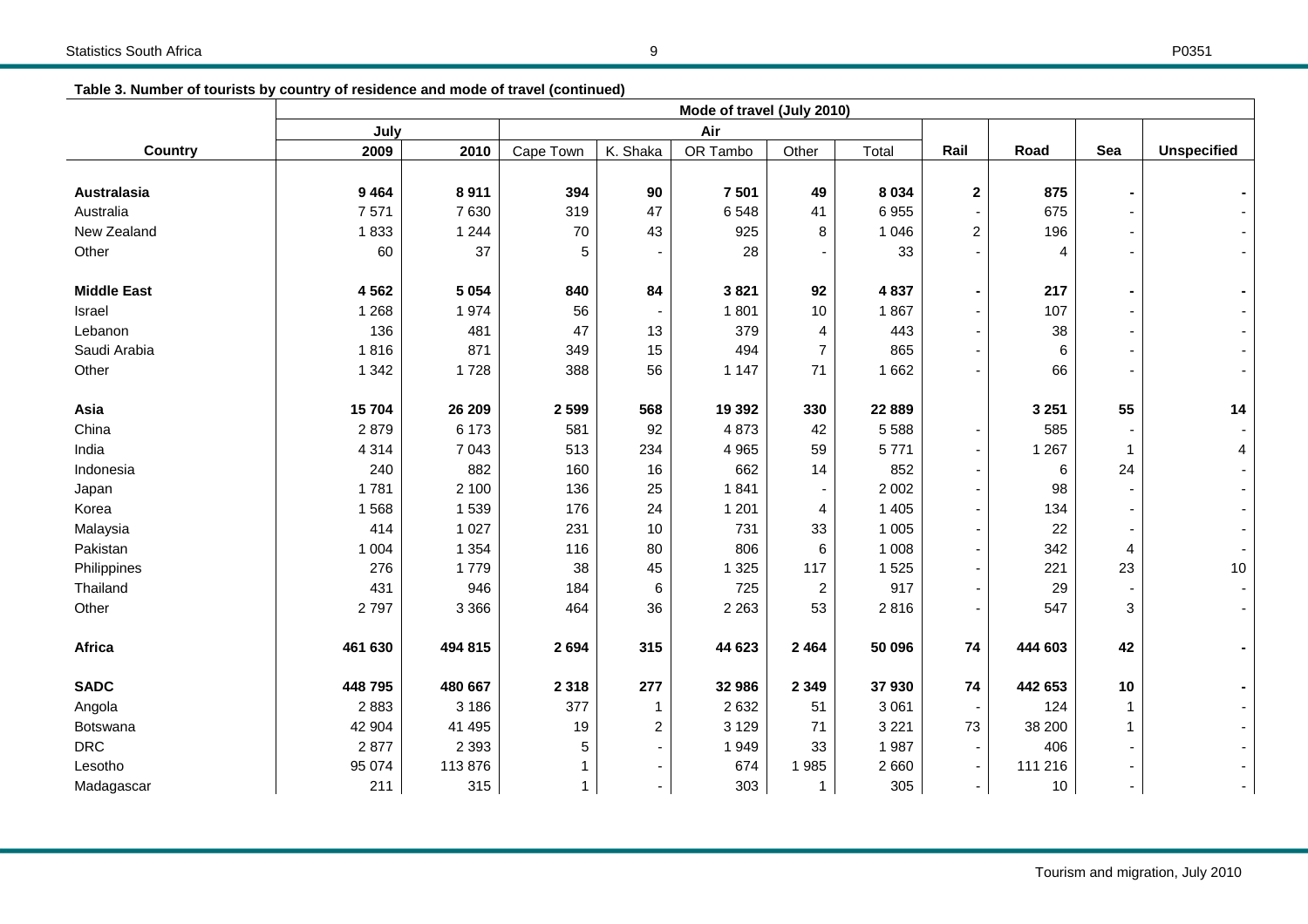|  |  | Table 3. Number of tourists by country of residence and mode of travel (continued) |  |  |
|--|--|------------------------------------------------------------------------------------|--|--|
|  |  |                                                                                    |  |  |

|                                | Mode of travel (July 2010) |         |                |                |                |                          |                |                          |                |                          |                    |
|--------------------------------|----------------------------|---------|----------------|----------------|----------------|--------------------------|----------------|--------------------------|----------------|--------------------------|--------------------|
|                                | Air<br>July                |         |                |                |                |                          |                |                          |                |                          |                    |
| <b>Country</b>                 | 2009                       | 2010    | Cape Town      | K. Shaka       | OR Tambo       | Other                    | Total          | Rail                     | Road           | Sea                      | <b>Unspecified</b> |
|                                |                            |         |                |                |                |                          |                |                          |                |                          |                    |
| Malawi                         | 13 679                     | 9 2 8 5 | $\sqrt{3}$     | $\overline{c}$ | 2014           | 5                        | 2 0 2 4        | $\overline{\phantom{a}}$ | 7 2 6 1        | $\blacksquare$           |                    |
| <b>Mauritius</b>               | 1 2 6 7                    | 1 6 2 6 | 258            | 184            | 962            | 15                       | 1419           | $\sim$                   | 207            | $\sim$                   |                    |
| Mozambique                     | 91 618                     | 94 785  | 174            | 75             | 3 2 6 5        | 34                       | 3548           | $\blacksquare$           | 91 236         | $\mathbf{1}$             |                    |
| Namibia                        | 14 9 26                    | 15 508  | 1 3 9 5        |                | 2 8 0 6        | 30                       | 4 2 3 1        | $\blacksquare$           | 11 276         | 1                        |                    |
| Swaziland                      | 54 906                     | 52 079  | $\overline{c}$ | $\overline{c}$ | 825            | 23                       | 852            | $\sim$                   | 51 227         |                          |                    |
| Tanzania                       | 1 2 4 0                    | 1872    | 5              | $\overline{c}$ | 1 2 9 9        | $\overline{\phantom{a}}$ | 1 3 0 6        | $\blacksquare$           | 566            |                          |                    |
| Zambia                         | 11 904                     | 12 3 42 | 11             | $\overline{c}$ | 4 8 5 2        | 19                       | 4 8 8 4        | $\overline{\phantom{a}}$ | 7 4 5 8        |                          |                    |
| Zimbabwe                       | 115 306                    | 131 905 | 67             | $\overline{7}$ | 8 2 7 6        | 82                       | 8 4 3 2        | $\mathbf{1}$             | 123 466        | 6                        |                    |
|                                |                            |         |                |                |                |                          |                |                          |                |                          |                    |
| 'Other' African                | 12835                      | 14 148  | 376            | 38             | 11 637         | 115                      | 12 166         | $\blacksquare$           | 1950           | 32                       |                    |
|                                |                            |         |                |                |                |                          |                |                          |                |                          |                    |
| <b>East and Central Africa</b> | 6 3 3 9                    | 6592    | 98             | 5              | 5 4 3 2        | 56                       | 5 5 9 1        | $\blacksquare$           | 994            | $\overline{7}$           |                    |
| Burundi                        | 98                         | 63      | -1             |                | 52             | $\overline{c}$           | 55             |                          | 8              |                          |                    |
| Cameroon                       | 418                        | 484     | $\overline{7}$ |                | 435            | 1                        | 443            | $\overline{\phantom{a}}$ | 41             |                          |                    |
| Central African Republic       | 4                          | 3       |                |                | $\overline{c}$ | $\overline{\phantom{a}}$ | 2              |                          |                |                          |                    |
| Chad                           | 12                         | 26      |                |                | 24             | $\blacksquare$           | 24             |                          |                | 1                        |                    |
| Comoros                        | 5                          | 20      |                |                | 20             | $\blacksquare$           | 20             | $\overline{\phantom{a}}$ |                |                          |                    |
| Congo                          | 511                        | 307     | 5              |                | 254            | 13                       | 272            | $\overline{\phantom{a}}$ | 35             |                          |                    |
| Djibouti                       | 4                          | 8       |                |                | 8              | $\overline{\phantom{a}}$ | 8              |                          |                |                          |                    |
| <b>Equatorial Guinea</b>       | 27                         | 14      |                |                | 7              |                          | $\overline{7}$ |                          | $\overline{7}$ |                          |                    |
| Eritrea                        | 50                         | 58      | 5              | $\overline{c}$ | 45             | $\overline{c}$           | 54             |                          | 4              |                          |                    |
| Ethiopia                       | 784                        | 703     | 5              | $\overline{2}$ | 580            | $\overline{\phantom{a}}$ | 587            | $\overline{\phantom{a}}$ | 116            |                          |                    |
| Gabon                          | 444                        | 553     | 22             |                | 499            | 28                       | 549            | $\overline{\phantom{a}}$ | $\overline{4}$ |                          |                    |
| Kenya                          | 2 2 1 6                    | 2631    | 21             |                | 2 1 4 3        | 4                        | 2 1 6 8        | $\overline{\phantom{a}}$ | 463            |                          |                    |
| Reunion                        | 54                         | 39      | 15             |                | 24             | $\overline{\phantom{a}}$ | 39             | $\overline{\phantom{a}}$ |                |                          |                    |
| Rwanda                         | 268                        | 292     | 1              |                | 268            | 1                        | 270            | $\overline{\phantom{a}}$ | 22             |                          |                    |
| Sao Tome and Principe          | 14                         | 23      |                |                | 22             |                          | 23             | $\overline{\phantom{a}}$ |                |                          |                    |
| Seychelles                     | 152                        | 114     | 3              |                | 101            | $\overline{c}$           | 106            | $\overline{\phantom{a}}$ | 8              |                          |                    |
| Somalia                        | 121                        | 24      | 5              |                | 16             | $\overline{\phantom{a}}$ | 21             | $\overline{\phantom{a}}$ | 3              | $\overline{\phantom{a}}$ |                    |
| Tristan Da Cunha               | 4                          | 6       |                |                |                | $\overline{\phantom{a}}$ |                |                          |                | 6                        |                    |
| Uganda                         | 1 1 5 3                    | 1 2 2 4 | $\overline{7}$ | 1              | 932            | 3                        | 943            | $\overline{\phantom{a}}$ | 281            |                          |                    |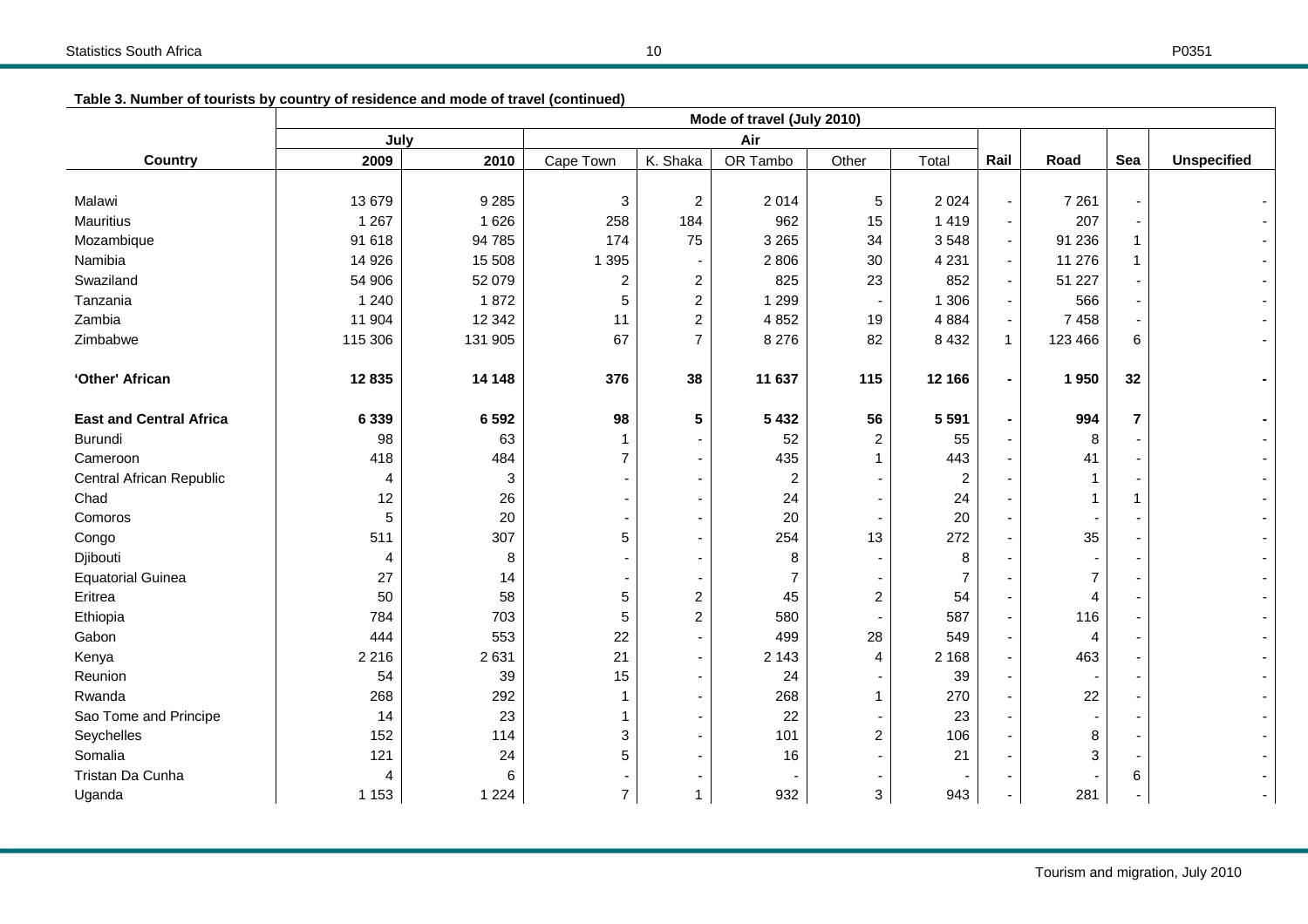| Table 3. Number of tourists by country of residence and mode of travel (concluded) |  |
|------------------------------------------------------------------------------------|--|
|                                                                                    |  |

|                     | Mode of travel (July 2010) |         |                |                |                          |                          |         |      |                         |              |                    |
|---------------------|----------------------------|---------|----------------|----------------|--------------------------|--------------------------|---------|------|-------------------------|--------------|--------------------|
|                     | July                       |         |                |                | Air                      |                          |         |      |                         |              |                    |
| Country             | 2009                       | 2010    | Cape Town      | K. Shaka       | OR Tambo                 | Other                    | Total   | Rail | Road                    | Sea          | <b>Unspecified</b> |
|                     |                            |         |                |                |                          |                          |         |      |                         |              |                    |
| <b>West Africa</b>  | 5 500                      | 5984    | 106            | 11             | 4973                     | 56                       | 5 1 4 6 |      | 813                     | 25           |                    |
| Ascension           | 1                          | 1       |                |                |                          | $\overline{\phantom{a}}$ |         |      | $\mathbf{1}$            |              |                    |
| Benin               | 118                        | 108     | 4              |                | 93                       | $\overline{\phantom{a}}$ | 97      |      | 11                      |              |                    |
| <b>Burkina Faso</b> | 50                         | 76      |                |                | 60                       | 14                       | 74      |      | $\overline{\mathbf{c}}$ |              |                    |
| Cape Verde Island   | 41                         | 29      | $\overline{c}$ |                | 19                       | $\overline{c}$           | 23      |      | 6                       |              |                    |
| Cote D'Ivoire       | 181                        | 177     | 5              |                | 170                      | $\mathbf{1}$             | 176     |      | 1                       |              |                    |
| Gambia              | 55                         | 92      |                |                | 79                       | $\overline{\phantom{a}}$ | 79      |      | 13                      |              |                    |
| Ghana               | 1 0 0 9                    | 1 2 6 5 | 8              | $\overline{7}$ | 1 0 4 5                  | 3                        | 1 0 6 3 |      | 202                     |              |                    |
| Guinea              | 125                        | 247     | $\overline{c}$ |                | 171                      | $\blacksquare$           | 173     |      | 74                      |              |                    |
| Guinea-Bissau       | 10                         | 29      |                |                | 23                       | $\blacksquare$           | 23      |      | 6                       |              |                    |
| Liberia             | 39                         | 46      |                |                | 44                       | $\blacksquare$           | 44      |      | $\overline{c}$          |              |                    |
| Madeira Islands     | $\overline{7}$             |         |                |                |                          | $\blacksquare$           |         |      |                         |              |                    |
| Mali                | 57                         | 129     | 1              |                | 101                      | $\blacksquare$           | 102     |      | 27                      |              |                    |
| Mauritania          | 9                          | 56      | 1              |                | 53                       | $\blacksquare$           | 54      |      | $\overline{c}$          |              |                    |
| Niger               | 11                         | 26      |                |                | 26                       | $\overline{\phantom{a}}$ | 26      |      |                         |              |                    |
| Nigeria             | 3 4 8 7                    | 3 2 9 6 | 80             | 1              | 2 7 3 4                  | 35                       | 2850    |      | 443                     | $\mathbf{3}$ |                    |
| Saint Helena        | 19                         | 22      | $\blacksquare$ |                | $\overline{\phantom{a}}$ | $\overline{\phantom{a}}$ |         |      |                         | 22           |                    |
| Senegal             | 189                        | 250     |                |                | 241                      | 1                        | 242     |      | 8                       |              |                    |
| Sierra Leone        | 60                         | 97      | 3              | 3              | 78                       | $\sim$                   | 84      |      | 13                      |              |                    |
| Togo                | 32                         | 38      |                |                | 36                       | $\blacksquare$           | 36      |      | $\overline{c}$          |              |                    |
|                     |                            |         |                |                |                          |                          |         |      |                         |              |                    |
| <b>North Africa</b> | 996                        | 1572    | 172            | ${\bf 22}$     | 1 2 3 2                  | 3                        | 1 4 2 9 |      | 143                     |              |                    |
| Algeria             | 94                         | 145     | 49             | $\mathbf{1}$   | 74                       | $\overline{\phantom{a}}$ | 124     |      | 21                      |              |                    |
| Egypt               | 431                        | 677     | 32             | 10             | 600                      | 3                        | 645     |      | 32                      |              |                    |
| Libya               | 73                         | 188     | 8              | $\mathbf{1}$   | 117                      | $\blacksquare$           | 126     |      | 62                      |              |                    |
| Morocco             | 60                         | 204     | 38             | 6              | 153                      | $\blacksquare$           | 197     |      | $\overline{7}$          |              |                    |
| The Sudan           | 214                        | 240     | 27             | 3              | 199                      | $\blacksquare$           | 229     |      | 11                      |              |                    |
| Tunisia             | 124                        | 117     | 18             | 1              | 88                       | $\blacksquare$           | 107     |      | 10                      |              |                    |
| Western Sahara      |                            | 1       |                |                | 1                        | $\overline{\phantom{a}}$ | 1       |      |                         |              |                    |
|                     |                            |         |                |                |                          |                          |         |      |                         |              |                    |
| <b>Unspecified</b>  | 4938                       | 2 5 5 7 | 70             | 8              | 1 4 8 3                  | 29                       | 1590    |      | 964                     | 3            |                    |
|                     |                            |         |                |                |                          |                          |         |      |                         |              |                    |
|                     |                            |         |                |                |                          |                          |         |      |                         |              |                    |

Tourism and migration, July 2010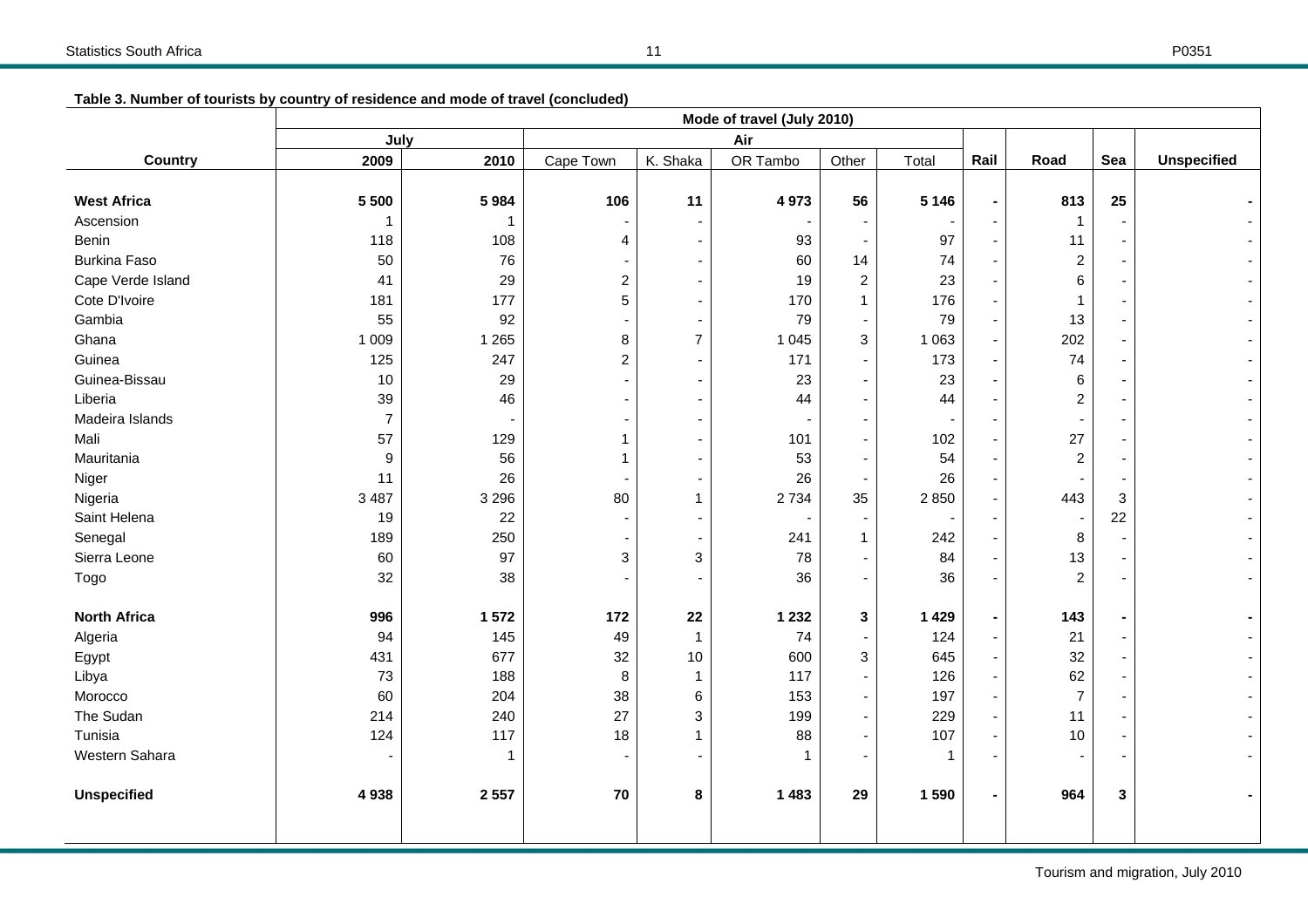| July                             |         |          | Purpose of visit (July 2010) |                |                |                |  |
|----------------------------------|---------|----------|------------------------------|----------------|----------------|----------------|--|
| <b>Country</b>                   | 2009    | 2010     | <b>Business</b>              | <b>Holiday</b> | <b>Study</b>   | <b>Transit</b> |  |
| <b>Total</b>                     | 623 414 | 680 414  | 31 739                       | 592 375        | 12848          | 43 452         |  |
| Overseas                         | 156 846 | 183 042  | 3544                         | 147 912        | 2 3 3 8        | 29 248         |  |
|                                  |         |          |                              |                |                |                |  |
| <b>Europe</b>                    | 92 466  | 99 069   | 1702                         | 82 920         | 1 4 0 1        | 13 046         |  |
| Austria                          | 1 0 6 1 | 1 3 3 5  | 23                           | 1 0 6 4        | 16             | 232            |  |
| Belgium                          | 3 9 0 4 | 3 1 0 6  | 45                           | 2 5 4 5        | 41             | 475            |  |
| Denmark                          | 1671    | 1 3 8 9  | 20                           | 1 0 4 3        | 11             | 315            |  |
| France                           | 9 2 2 3 | 8741     | 125                          | 7 1 9 6        | 94             | 1 3 2 6        |  |
| Germany                          | 10 638  | 14 258   | 238                          | 11711          | 446            | 1863           |  |
| Ireland                          | 2661    | 1967     | 63                           | 1611           | 28             | 265            |  |
| Italy                            | 4 3 4 4 | 4 1 8 2  | 70                           | 3 4 0 1        | 13             | 698            |  |
| Portugal                         | 2073    | 3 1 3 8  | 24                           | 2645           | 24             | 445            |  |
| <b>Russian Federation</b>        | 548     | 1 3 9 1  | 43                           | 1 1 0 2        | 19             | 227            |  |
| Spain                            | 3 0 6 8 | 5 2 1 1  | 30                           | 4 5 3 2        | 15             | 634            |  |
| Sweden                           | 1 1 2 3 | 1756     | 38                           | 1 3 7 2        | 51             | 295            |  |
| Switzerland                      | 2 0 6 0 | 2784     | 19                           | 1964           | 22             | 779            |  |
| The Netherlands                  | 12 299  | 13743    | 116                          | 12 868         | 135            | 624            |  |
| UK                               | 33 013  | 29 7 7 9 | 698                          | 24 777         | 343            | 3 9 6 1        |  |
| Other                            | 4780    | 6 2 8 9  | 150                          | 5 0 8 9        | 143            | 907            |  |
| <b>North America</b>             | 28 951  | 32 068   | 384                          | 26 154         | 453            | 5 0 7 7        |  |
| Canada                           | 3695    | 4 3 7 8  | 49                           | 3 6 6 8        | 26             | 635            |  |
| <b>USA</b>                       | 25 250  | 27 690   | 335                          | 22 486         | 427            | 4 4 4 2        |  |
| Other                            | 6       |          |                              |                |                |                |  |
| <b>Central and South America</b> | 5699    | 11 731   | 67                           | 9 4 0 5        | 48             | 2 2 1 1        |  |
| Argentina                        | 1 0 2 2 | 1 4 5 4  | $\overline{4}$               | 1 2 5 9        | $\overline{4}$ | 187            |  |
| <b>Brazil</b>                    | 3 173   | 5619     | 29                           | 4 0 6 3        | 16             | 1511           |  |
| Mexico                           | 364     | 1 0 5 8  | $\overline{7}$               | 1 0 0 8        | 6              | 37             |  |
| Other                            | 1 140   | 3 600    | 27                           | 3075           | 22             | 476            |  |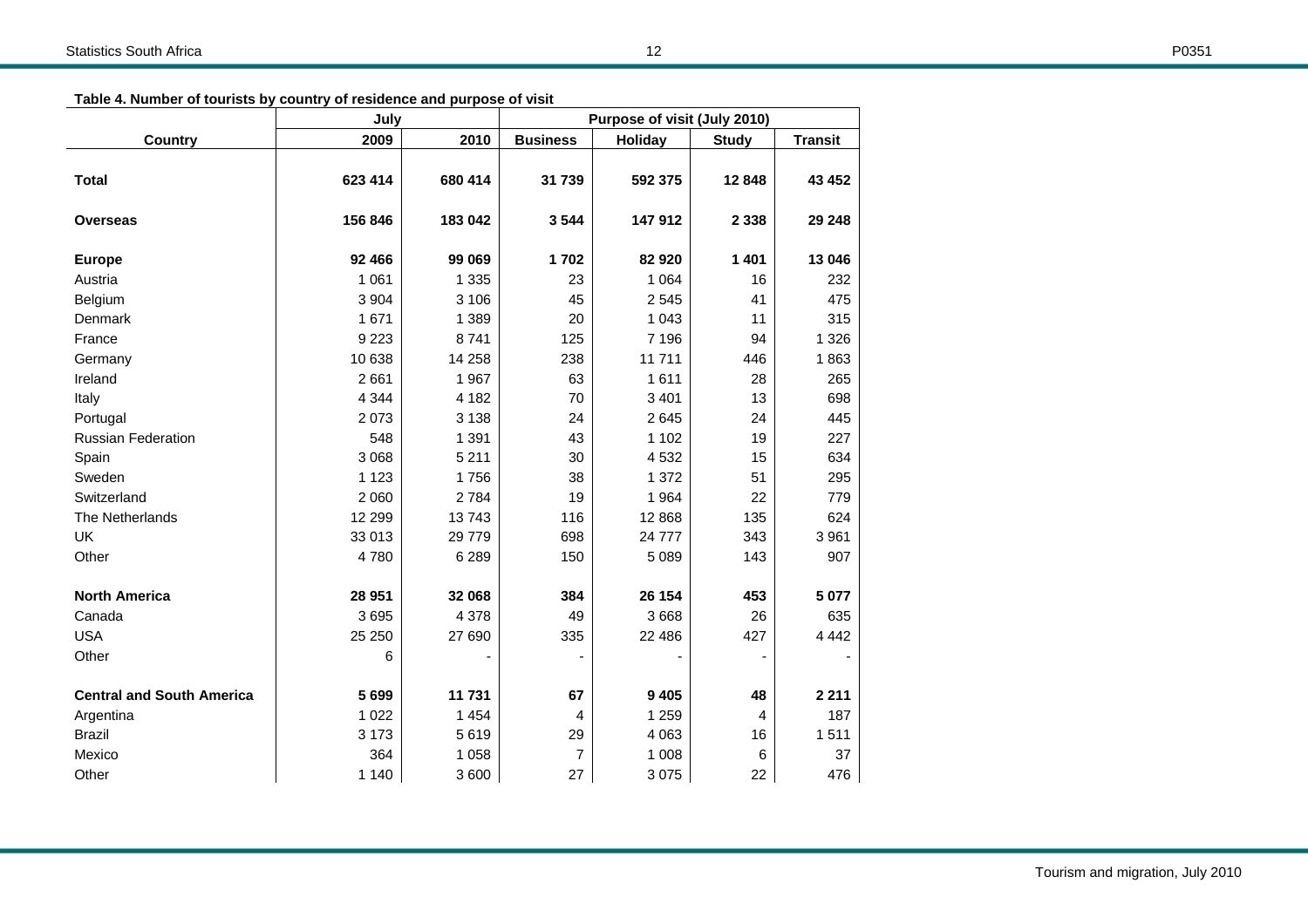|--|

| Table 4. Number of tourists by country of residence and purpose of visit (continued) |  |  |
|--------------------------------------------------------------------------------------|--|--|
|                                                                                      |  |  |

|                    | July    |         | Purpose of visit (July 2010) |                |                |                |  |
|--------------------|---------|---------|------------------------------|----------------|----------------|----------------|--|
| <b>Country</b>     | 2009    | 2010    | <b>Business</b>              | <b>Holiday</b> | <b>Study</b>   | <b>Transit</b> |  |
|                    |         |         |                              |                |                |                |  |
| Australasia        | 9464    | 8911    | 95                           | 7 237          | 39             | 1 540          |  |
| Australia          | 7571    | 7630    | 82                           | 6 189          | 33             | 1 3 2 6        |  |
| New Zealand        | 1833    | 1 2 4 4 | 12                           | 1 0 2 9        | 6              | 197            |  |
| Other              | 60      | 37      | 1                            | 19             |                | 17             |  |
| <b>Middle East</b> | 4562    | 5 0 5 4 | 127                          | 4 4 9 3        | 56             | 378            |  |
| Israel             | 1 2 6 8 | 1974    | 36                           | 1755           | 6              | 177            |  |
| Lebanon            | 136     | 481     | 22                           | 328            | $\overline{c}$ | 129            |  |
| Saudi Arabia       | 1816    | 871     | 9                            | 823            | 34             | 5              |  |
| Other              | 1 3 4 2 | 1728    | 60                           | 1587           | 14             | 67             |  |
| Asia               | 15704   | 26 209  | 1 1 6 9                      | 17703          | 341            | 6996           |  |
| China              | 2879    | 6 173   | 290                          | 3613           | 99             | 2 1 7 1        |  |
| India              | 4 3 1 4 | 7 0 4 3 | 408                          | 5 1 2 3        | 68             | 1 4 4 4        |  |
| Indonesia          | 240     | 882     | 27                           | 617            | $\overline{2}$ | 236            |  |
| Japan              | 1781    | 2 100   | 50                           | 1549           | 4              | 497            |  |
| Korea              | 1568    | 1539    | 33                           | 1 1 3 9        | 92             | 275            |  |
| Malaysia           | 414     | 1 0 2 7 | 20                           | 877            | 4              | 126            |  |
| Pakistan           | 1 0 0 4 | 1 3 5 4 | 82                           | 986            | 17             | 269            |  |
| Philippines        | 276     | 1779    | 105                          | 489            | 8              | 1 177          |  |
| Thailand           | 431     | 946     | 18                           | 902            | 5              | 21             |  |
| Other              | 2797    | 3 3 6 6 | 136                          | 2 4 0 8        | 42             | 780            |  |
| Africa             | 461 630 | 494 815 | 28 164                       | 442 744        | 10 168         | 13739          |  |
| <b>SADC</b>        | 448 795 | 480 667 | 27 644                       | 431 970        | 9509           | 11 544         |  |
| Angola             | 2883    | 3 186   | 56                           | 1839           | 396            | 895            |  |
| Botswana           | 42 904  | 41 495  | 330                          | 38 042         | 1 532          | 1591           |  |
| <b>DRC</b>         | 2877    | 2 3 9 3 | 80                           | 2 0 3 0        | 133            | 150            |  |
| Lesotho            | 95 074  | 113876  | 11 013                       | 101 503        | 972            | 388            |  |
| Madagascar         | 211     | 315     | 3                            | 176            | 7              | 129            |  |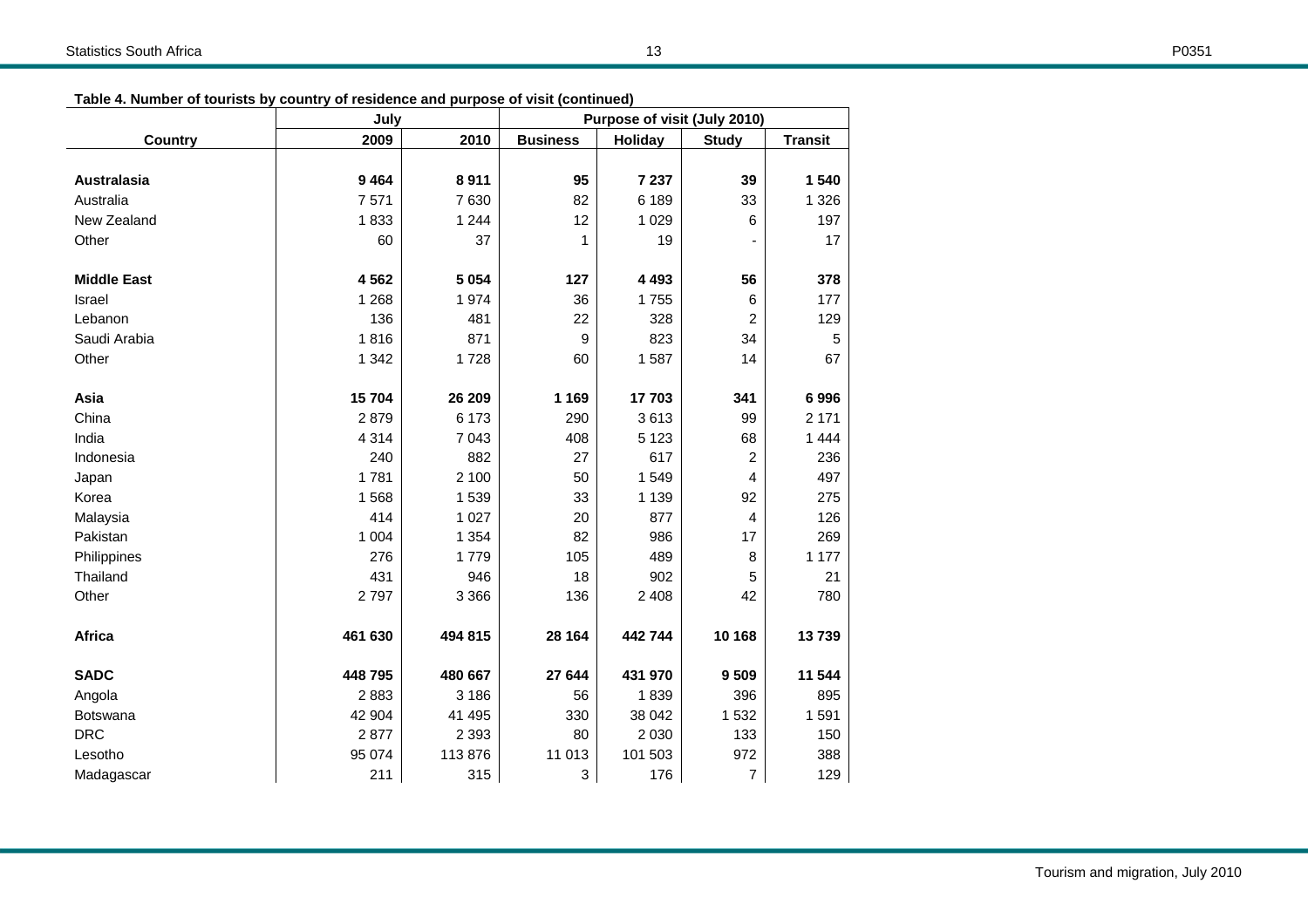|  | Table 4, Number of tourists by country of residence and purpose of visit (continued) |  |  |
|--|--------------------------------------------------------------------------------------|--|--|
|--|--------------------------------------------------------------------------------------|--|--|

|                                | July    | Purpose of visit (July 2010) |                 |                |                |                |
|--------------------------------|---------|------------------------------|-----------------|----------------|----------------|----------------|
| <b>Country</b>                 | 2009    | 2010                         | <b>Business</b> | <b>Holiday</b> | <b>Study</b>   | <b>Transit</b> |
|                                |         |                              |                 |                |                |                |
| Malawi                         | 13 679  | 9 2 8 5                      | 194             | 8 3 1 3        | 135            | 643            |
| <b>Mauritius</b>               | 1 2 6 7 | 1626                         | 61              | 1 2 1 6        | 101            | 248            |
| Mozambique                     | 91 618  | 94 785                       | 11 40 6         | 81 482         | 152            | 1745           |
| Namibia                        | 14 9 26 | 15 508                       | 2 1 0 5         | 10 186         | 2 1 0 8        | 1 1 0 9        |
| Swaziland                      | 54 906  | 52 079                       | 428             | 49 4 88        | 1670           | 493            |
| Tanzania                       | 1 2 4 0 | 1872                         | 68              | 1 2 5 6        | 135            | 413            |
| Zambia                         | 11 904  | 12 342                       | 600             | 9918           | 308            | 1516           |
| Zimbabwe                       | 115 306 | 131 905                      | 1 300           | 126 521        | 1860           | 2 2 2 4        |
|                                |         |                              |                 |                |                |                |
| 'Other' Africa                 | 12835   | 14 148                       | 520             | 10774          | 659            | 2 1 9 5        |
| <b>East and Central Africa</b> | 6 3 3 9 | 6 5 9 2                      | 261             | 5 0 9 6        | 428            | 807            |
| <b>Burundi</b>                 | 98      | 63                           | 3               | 35             | $\overline{7}$ | 18             |
| Cameroon                       | 418     | 484                          | 20              | 378            | 28             | 58             |
| Central African Republic       | 4       | 3                            |                 | 3              |                |                |
| Chad                           | 12      | 26                           | $\overline{2}$  | 17             | 1              | 6              |
| Comoros                        | 5       | 20                           | 1               | 14             | 3              | $\overline{2}$ |
| Congo                          | 511     | 307                          | 16              | 245            | 18             | 28             |
| Djibouti                       | 4       | 8                            | 2               | 5              |                | 1              |
| <b>Equatorial Guinea</b>       | 27      | 14                           |                 | 11             | 3              |                |
| Eritrea                        | 50      | 58                           | 4               | 41             | 2              | 11             |
| Ethiopia                       | 784     | 703                          | 14              | 589            | 16             | 84             |
| Gabon                          | 444     | 553                          | $\overline{7}$  | 467            | 44             | 35             |
| Kenya                          | 2 2 1 6 | 2631                         | 127             | 2 0 0 1        | 194            | 309            |
| Reunion                        | 54      | 39                           |                 | 38             | $\blacksquare$ | 1              |
| Rwanda                         | 268     | 292                          | 18              | 201            | 18             | 55             |
| Sao Tome and Principe          | 14      | 23                           |                 | 11             |                | 12             |
| Seychelles                     | 152     | 114                          | $\overline{2}$  | 96             | 6              | 10             |
| Somalia                        | 121     | 24                           | 1               | 16             |                | 7              |
| Tristan Da Cunha               | 4       | 6                            |                 | 6              |                |                |
| Uganda                         | 1 1 5 3 | 1 2 2 4                      | 44              | 922            | 88             | 170            |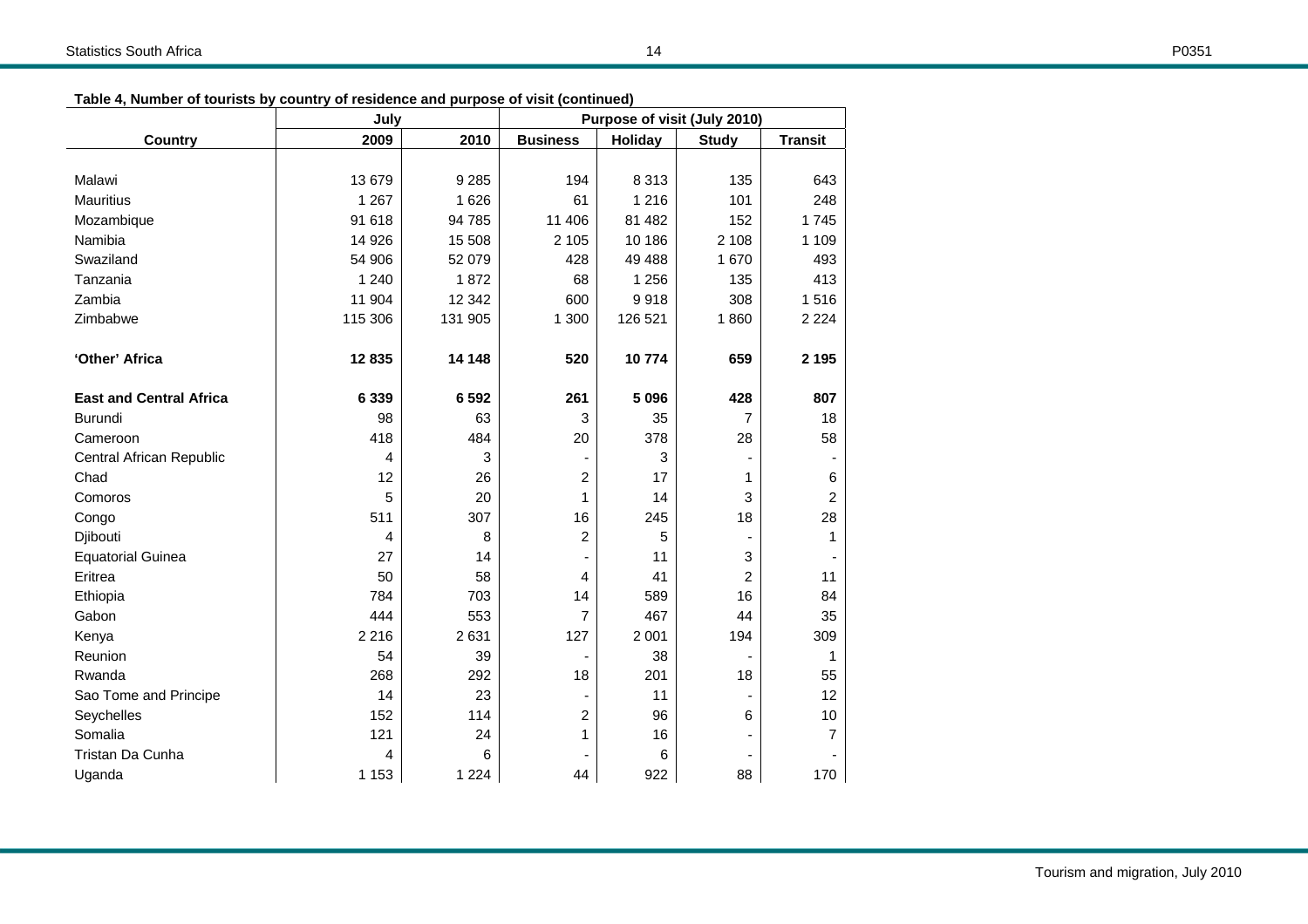|--|--|

|                     | July           |         | Purpose of visit (July 2010) |                |                          |                |
|---------------------|----------------|---------|------------------------------|----------------|--------------------------|----------------|
| <b>Country</b>      | 2009           | 2010    | <b>Business</b>              | <b>Holiday</b> | <b>Study</b>             | <b>Transit</b> |
|                     |                |         |                              |                |                          |                |
| <b>West Africa</b>  | 5 500          | 5984    | 165                          | 4 4 7 9        | 200                      | 1 1 4 0        |
| Ascension           | 1              | 1       | $\blacksquare$               | 1              |                          |                |
| Benin               | 118            | 108     | 2                            | 94             | 2                        | 10             |
| <b>Burkina Faso</b> | 50             | 76      | 5                            | 56             | ٠                        | 15             |
| Cape Verde Island   | 41             | 29      | $\overline{\phantom{a}}$     | 23             | 1                        | 5              |
| Cote D'Ivoire       | 181            | 177     | 11                           | 121            | 9                        | 36             |
| Gambia              | 55             | 92      | $\overline{c}$               | 29             | 1                        | 60             |
| Ghana               | 1 0 0 9        | 1 2 6 5 | 30                           | 1 0 3 6        | 19                       | 180            |
| Guinea              | 125            | 247     | 1                            | 146            | 5                        | 95             |
| Guinea-Bissau       | 10             | 29      | $\overline{\phantom{a}}$     | 14             |                          | 15             |
| Liberia             | 39             | 46      | 2                            | 35             | $\overline{2}$           | $\overline{7}$ |
| Madeira Islands     | $\overline{7}$ |         | $\overline{\phantom{a}}$     | $\blacksquare$ |                          |                |
| Mali                | 57             | 129     | 5                            | 82             | 1                        | 41             |
| Mauritania          | 9              | 56      | 5                            | 43             |                          | $\bf8$         |
| Niger               | 11             | 26      |                              | 24             |                          | $\overline{c}$ |
| Nigeria             | 3 4 8 7        | 3 2 9 6 | 87                           | 2 5 20         | 154                      | 535            |
| Saint Helena        | 19             | 22      | $\overline{\phantom{a}}$     | 22             | $\overline{\phantom{a}}$ |                |
| Senegal             | 189            | 250     | 13                           | 150            | $\overline{c}$           | 85             |
| Sierra Leone        | 60             | 97      | 2                            | 56             | 3                        | 36             |
| Togo                | 32             | 38      | $\overline{\phantom{a}}$     | 27             | 1                        | 10             |
|                     |                |         |                              |                |                          |                |
| <b>North Africa</b> | 996            | 1572    | 94                           | 1 1 9 9        | 31                       | 248            |
| Algeria             | 94             | 145     | 10                           | 123            |                          | 12             |
| Egypt               | 431            | 677     | 28                           | 501            | $\overline{7}$           | 141            |
| Libya               | 73             | 188     | 12                           | 108            | $\overline{2}$           | 66             |
| Morocco             | 60             | 204     | 15                           | 180            | $\mathbf{1}$             | 8              |
| The Sudan           | 214            | 240     | 23                           | 183            | 18                       | 16             |
| Tunisia             | 124            | 117     | 6                            | 103            | 3                        | 5              |
| Western Sahara      | ٠              | 1       | $\overline{\phantom{a}}$     | 1              |                          |                |
| <b>Unspecified</b>  | 4938           | 2 5 5 7 | 31                           | 1719           | 342                      | 465            |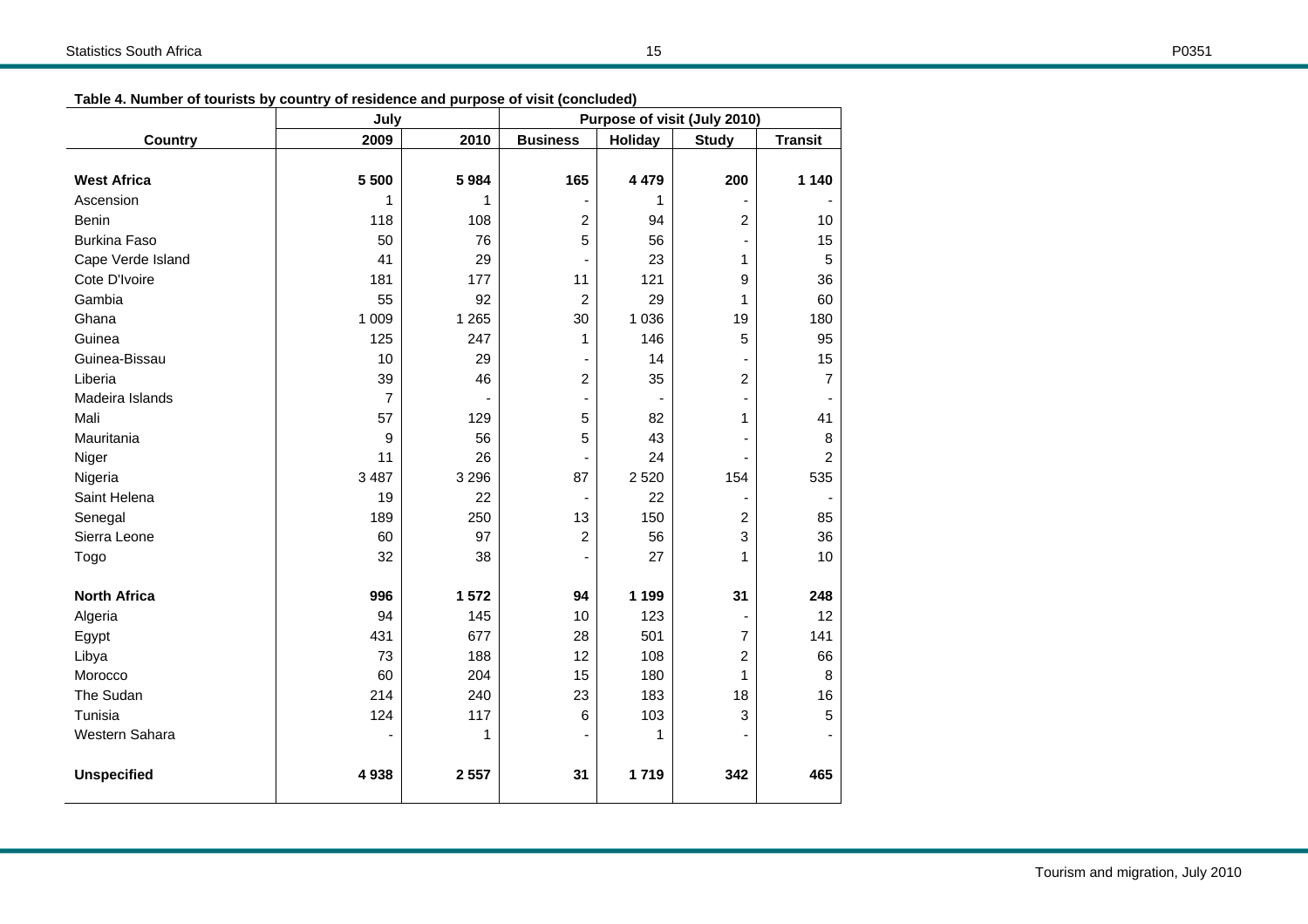|--|

|                    |              |              | <b>Region</b>   |             |                 |                    |
|--------------------|--------------|--------------|-----------------|-------------|-----------------|--------------------|
| Sex                | Age group    | <b>Total</b> | <b>Overseas</b> | <b>SADC</b> | 'other' African | <b>Unspecified</b> |
|                    |              |              |                 |             |                 |                    |
| All                | <b>Total</b> | 680 414      | 183 042         | 480 667     | 14 148          | 2 5 5 7            |
|                    | $<$ 15       | 33 823       | 15 066          | 17779       | 815             | 163                |
|                    | 15-64        | 625 283      | 159 310         | 450 569     | 13 077          | 2 3 2 7            |
|                    | $65+$        | 18 169       | 7875            | 10 076      | 164             | 54                 |
|                    | Unspecified  | 3 1 3 9      | 791             | 2 2 4 3     | 92              | 13                 |
| <b>Males</b>       | <b>Total</b> | 404 887      | 115 669         | 277 648     | 9936            | 1 634              |
|                    | $<$ 15       | 17832        | 8 4 7 5         | 8869        | 404             | 84                 |
|                    | 15-64        | 375 253      | 101 635         | 262 748     | 9 3 6 1         | 1509               |
|                    | $65+$        | 9959         | 5 0 0 7         | 4797        | 124             | 31                 |
|                    | Unspecified  | 1843         | 552             | 1 2 3 4     | 47              | 10                 |
| <b>Females</b>     | <b>Total</b> | 274 520      | 67 222          | 202 170     | 4 2 0 8         | 920                |
|                    | $<$ 15       | 15 988       | 6 5 9 1         | 8 9 0 7     | 411             | 79                 |
|                    | 15-64        | 249 174      | 57 542          | 187 104     | 3712            | 816                |
|                    | $65+$        | 8 1 4 5      | 2855            | 5 2 2 8     | 40              | 22                 |
|                    | Unspecified  | 1 2 1 3      | 234             | 931         | 45              | 3                  |
| <b>Unspecified</b> | <b>Total</b> | 1 007        | 151             | 849         | 4               | 3                  |
|                    | $<$ 15       | 3            |                 | 3           |                 |                    |
|                    | 15-64        | 856          | 133             | 717         | 4               | 2                  |
|                    | $65+$        | 65           | 13              | 51          |                 | 1                  |
|                    | Unspecified  | 83           | 5               | 78          |                 |                    |

**Table 5, Number of tourists from overseas, SADC and 'other' African regions by sex and age group July 2010**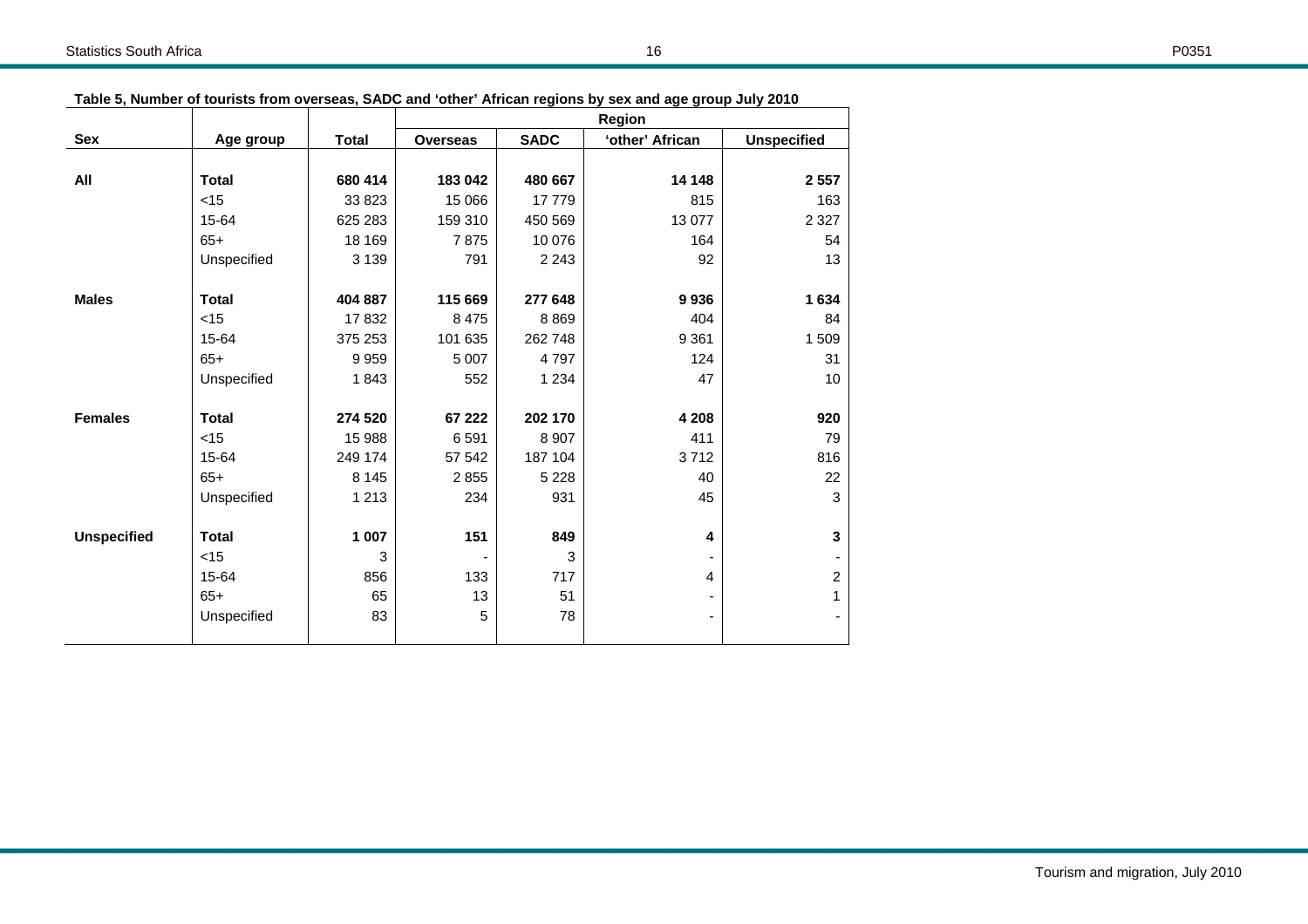## **Explanatory notes**

#### **1. Introduction**

Legal movements across South African borders as well as legal immigration into South Africa fall under the jurisdiction of the DHA. Stats SA then processes and publishes this information.

Administrative data sources from the DHA, that is, information from all the country's ports of entry and applications for permanent residence constitute the only comprehensive source of information on foreign arrivals and departures, documented immigrants and emigrants. The information from this source of data provides the best national coverage (both in terms of space and time) of the population movements of South African residents and foreign travellers. The data:

- can be used to estimate, monitor and understand salient characteristics of foreign travellers and volumes of South African residents travelling outside South Africa; and
- provide information that can be used to (a) assess the extent of government's progress in strengthening bilateral political and economic relations by assessing the number of international tourist arrivals; and (b) benchmark surveys focusing on demand for local tourism services by foreign travellers.

The information on documented migrants provides crucial information on receiving countries of South African emigrants which could be targeted in initiatives geared towards attracting back migrants into the country. In addition, the data on permanent residents are valuable in assessing not only the demographic and economic profiles of immigrants but also their contribution to national social and economic programmes.

#### **2. Purpose of the statistical release**

This release reports on arrivals and departures of foreign and South African travellers. Detailed information on the gender and age structure; mode of travel; national and regional distribution; and purpose of travel of overnight visitors or tourists are provided.

#### **3. Scope and coverage**

The release covers data on arrival and departure of South African residents and foreign travellers. A detailed analysis of the data on foreign tourists with respect to: mode of travel, purpose of visit, sex and age distribution is covered in the release. Statistics on documented migration, that is self-declared emigrants, are not reported due to the unavailability of data.

## **4. Data**

Information published in this release is based on data obtained from the following data sources within the DHA.

- Data routinely collected by immigration officers at all land, air and sea entry ports on all travellers (South African residents and foreign travellers) arriving into or departing from South Africa are captured into the DHA's population Movement Control System (MCS). The counts / statistics relate to the number of individual movements, rather than to the number of people. Hence, the multiple movements of individual people during the calendar month are each counted separately. Generally the data are collected directly from travel documents either by scanning or capturing onto the port's electronic database. No forms or cards are used (except in rare occasions when the capturing system is down) to collect information from travellers. Individual ports regularly transmit data onto the national database at the head office of the DHA.
- Statistics South Africa (Stats SA) downloads the data covering a particular calendar month from the mainframe of the State Information Technology Agency (SITA), where the DHA stores its data.
- As part of data interrogation, data from the OR Tambo International Airport, which has the highest volume of travellers, are compared with passenger statistics from the Airport Company of South Africa (ACSA). As expected, in any specific month, an increase in the volume of passengers reported by ACSA has been accompanied by an increase in the volume of travellers recorded by DHA. A similar pattern was also observed when the volume of travellers decreased. However, the volume of passengers recorded by ACSA is higher than that of the DHA because of, among other reasons, travellers who are in transit and those who boarded airplanes but refused entry into the country. In July 2010, the DHA data was 28,1% lower than that of ACSA.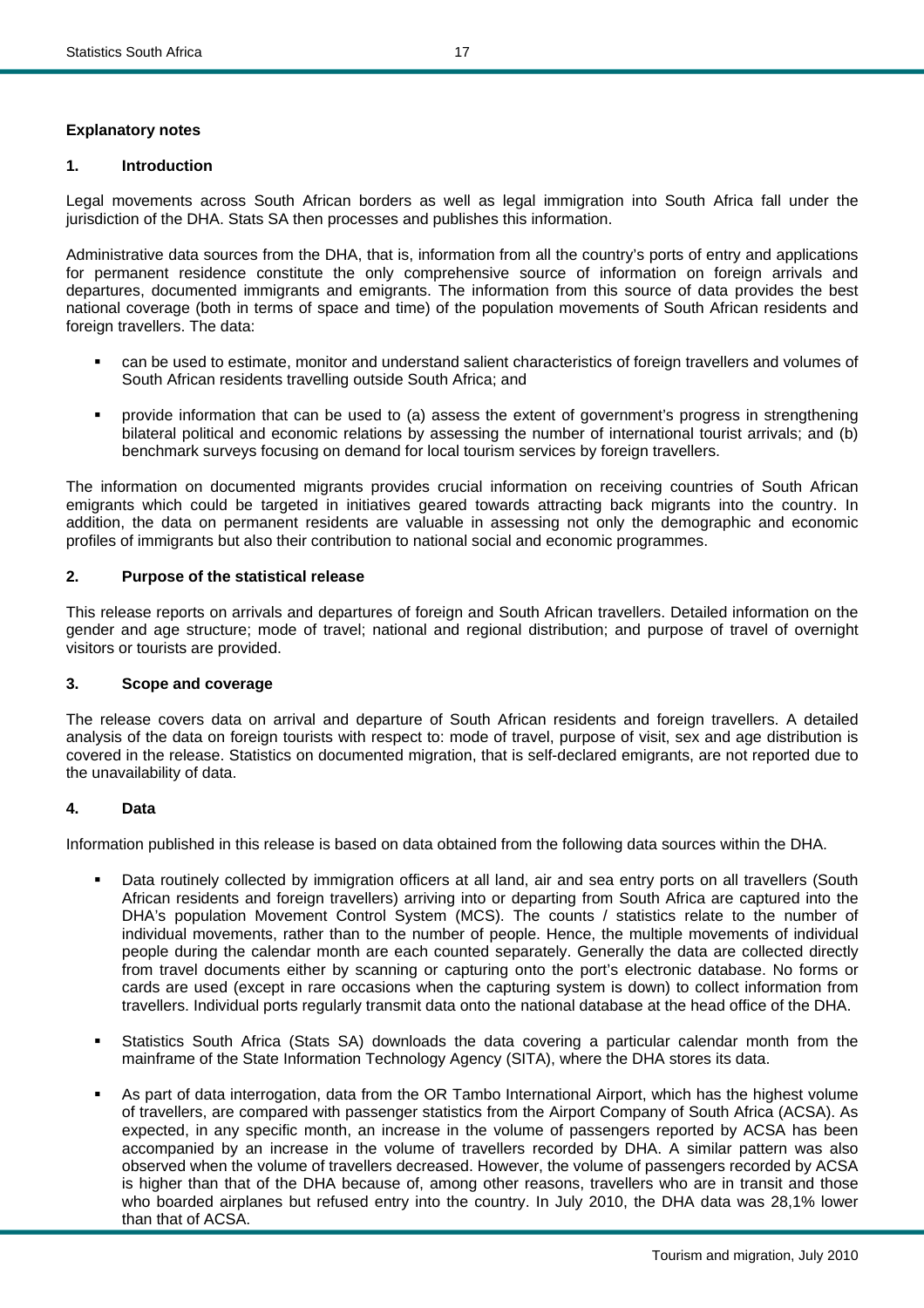The information on the total number of arrivals and departures of South African residents is collected from the scanning of passports. However, data are not collected from passengers on country visited; country of final destination, the duration of stay; intended duration of stay and purpose of visit. With this limitation, it is impossible to identify the number of tourists from the data on South African residents.

Due to unavailability of data from the DHA, information on documented immigrants is not included in this current publication. The documented immigration information will be provided as soon as it is made available to Stats SA.

#### **6. Definitions of terms**

#### **6.1 Definitions used by the United Nations World Tourism Organisation (UNWTO)**

**Traveller** is someone who moves between different geographical locations for any purpose and any duration.

**Visitor** refers to any person travelling to a place other than that of his/her usual environment for less than 12 months and whose main purpose of the trip is other than the exercise of an activity remunerated from within the place visited.

**Same-day visitor** is a visitor who visits a place for less than one night.

**Tourist** (overnight visitor) is a visitor who stays at least one night in collective or private accommodation in the place visited.

**Tourism** comprises the activities of persons travelling to, and staying in places outside their usual environment, for not more than one consecutive year, for leisure, business and other purposes. The usual environment of a person consists of a certain area around his/her place of residence, plus all other places he/she frequently visits.

#### **6.2 Definitions used specifically in this report**

**South African resident** refers to either a South African citizen or a non-South African citizen with a South African permanent residence permit.

**Foreign traveller** refers to a traveller who is not a South African citizen or permanent resident.

**Region** refers to the following country classification: Overseas: Europe, North America, Central and South America, Australasia, the Middle East, Asia, Africa: SADC, East and Central Africa, West Africa and North Africa.

**Country** refers to individual countries within a region. The country of residence is used. The country of residence should not be confused with the country from which the visitor travelled.

**Africa** refers to all the countries in Africa (both mainland and island countries).

**SADC** refers to the thirteen countries, excluding South Africa, that belong to the Southern African Development Community.

**'Other' African** refers to all non SADC African countries.

**Overseas** refers to all countries outside Africa.

**Trip** refers to the arrival and departure of a visitor in a specified month.

#### **7. Symbols and abbreviations used**

 $-$  = nil

Unspec. = unspecified